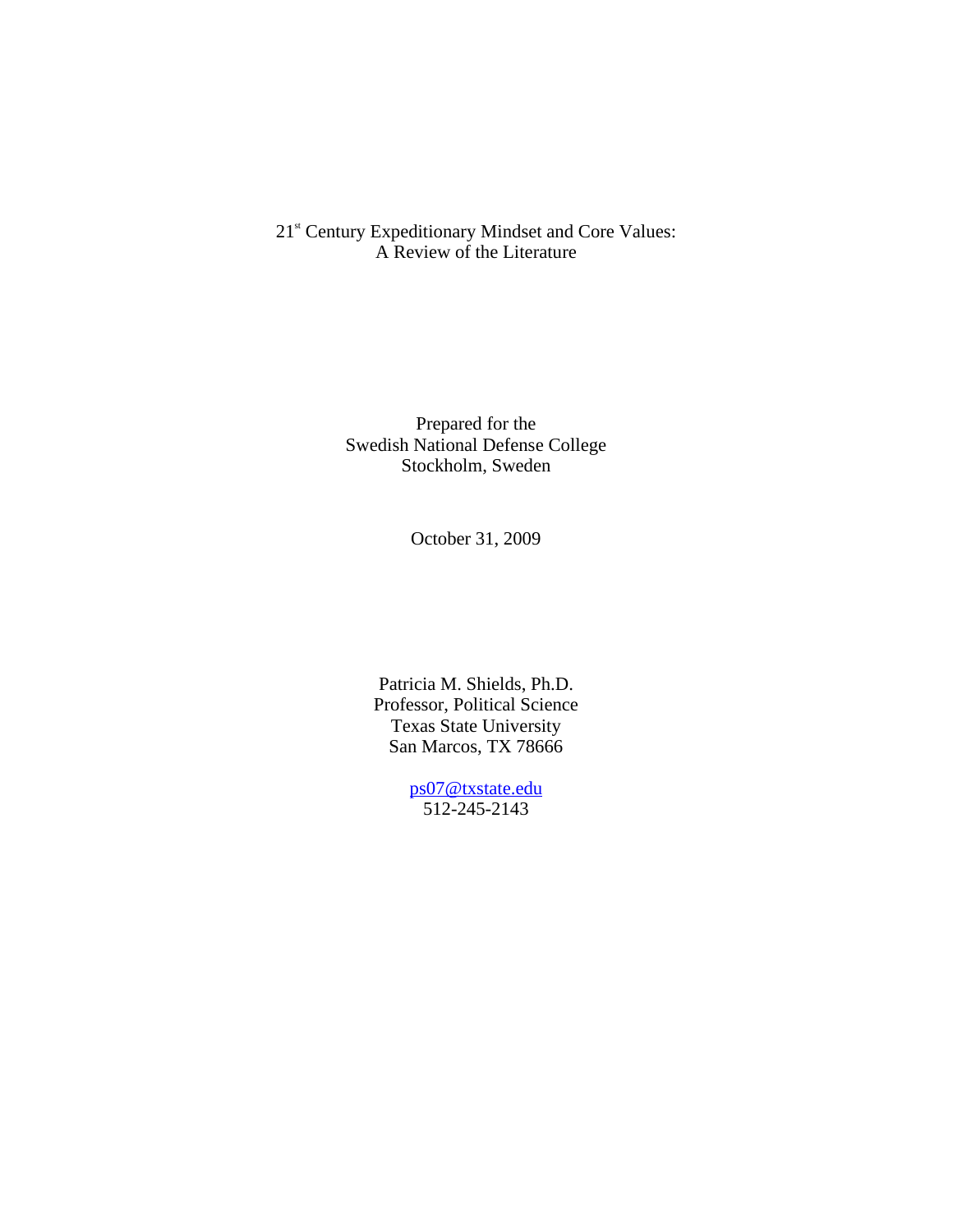#### 21<sup>st</sup> Century Expeditionary Mindset and Core Values: A Review of the Literature

Patricia M. Shields Texas State University – San Marcos

#### **Abstract**

This paper reviews literature on the expeditionary mindset and core values taking into account the  $21<sup>st</sup>$  century security and technology environments. The first part of the paper develops the historical context and provides definitions. Next, the paper explores the connection between the expeditionary mindset and military transformation. Key tenets of the  $21<sup>st</sup>$  century expeditionary mindset are identified and examined. Soldiers with an expeditionary mindset should first, be mentally prepared to deploy on short notice anywhere in the world; second, have the critical-thinking skills necessary to adapt quickly to a changing operational environment; third, work cooperatively with members of a Joint team; fourth, posses knowledge of the culture in the area of the local populace, and; fifth, the expeditionary force will be using  $21<sup>{st}</sup>$  century network centric technology. The paper concludes with a discussion of military core values within the context of an expeditionary mindset.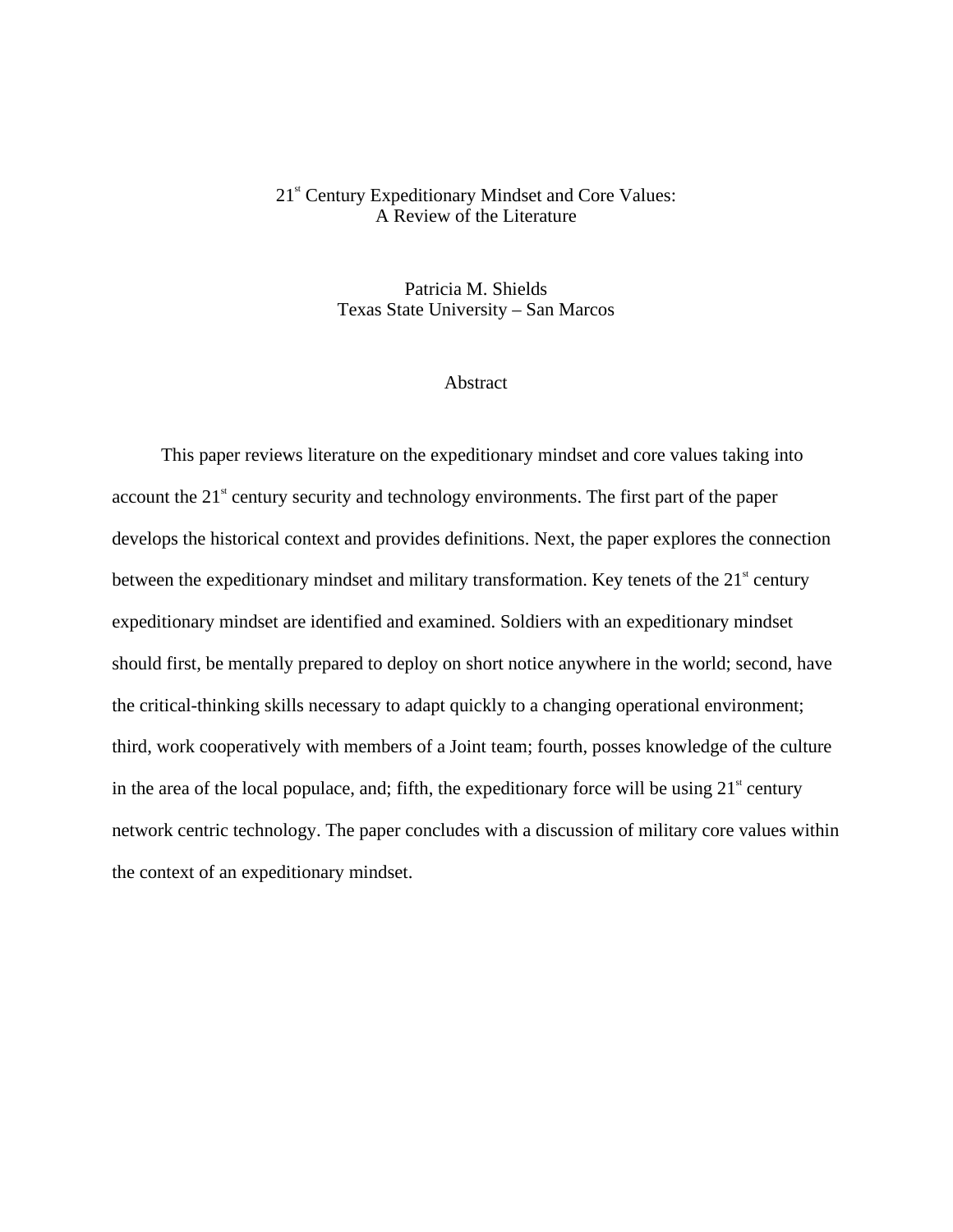## 21<sup>st</sup> Century Expeditionary Mindset and Core Values: A Review of the Literature

*Soldiers with a joint and expeditionary mindset will be confident that they are organized, trained, and equipped to go anywhere in the world, at any time, in any environment, against any adversary, to accomplish the assigned mission Brownlee & Shoemaker (2004, 10)<sup>1</sup>*

### **Introduction**

 $\overline{a}$ 

This paper reviews key literature on the expeditionary mindset and core values taking into account the  $21<sup>st</sup>$  century security and technology environments. The first part of the paper develops the historical context and provides definitions. Next, the paper explores the connection between the expeditionary mindset and military transformation. Finally, core values are considered within the context of the expeditionary mindset.

#### **Historical Context: US Marines and Small Wars**

As with most ideas, the expeditionary mindset is not new. For example, the British expeditionary forces during  $19<sup>th</sup>$  and  $20<sup>th</sup>$  century excelled at small-unit, anti-guerrilla warfare (Cassidy 2005; Mockaitis, 1990). Their organization and culture reflected an expeditionary mindset. Nevertheless, the US Marines 1940 *Small Wars Manual* is a key document generally considered a starting place to examine contemporary notions of the expeditionary force and  $expeditionary\ mindest^2$ .

Unlike large scale state-versus-state war, "small wars are operations undertaken under executive authority, wherein military force is combined with diplomatic pressure in the internal or external affairs of another state whose government is unstable, inadequate, or unsatisfactory for the preservation of life and of such interests as are determined by the foreign policy of our nation" (U. S. Marines 1940, 1). During early  $20<sup>th</sup>$  century engagements in Haiti, Nicaragua and

 $1$  At the time, Brownlee was Acting Secretary of the US Army and Schoomaker the Chief of Staff of the US Army.

<sup>2</sup> See for example Booth (2003); Cassidy (2004, 2006); and Melillo (2006).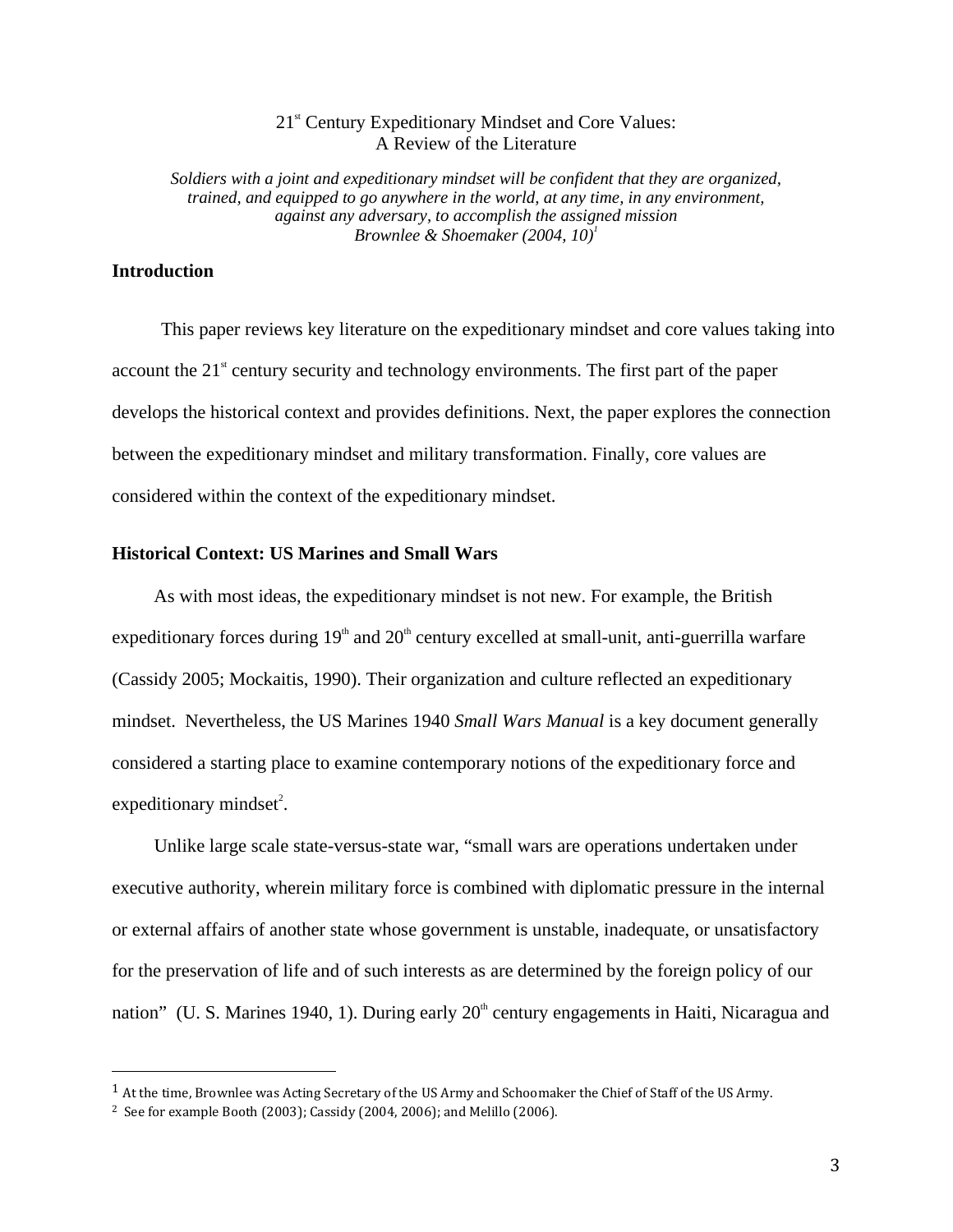the Dominican Republic the Marines learned that small wars presented "no defined or linear battle area and theater of operations" (Cassidy 2004, 79). Further, unlike major wars where single-minded hatred of the enemy serves to instill courage, "in small wars, tolerance, sympathy, and kindness should be the keynote" of troop relationships with the mass of the population (US Marines 1940, 32).

During the Cold War the United States security policy shifted almost totally toward conventional large-scale conflict. The insights of the *Small Wars Manual* were almost forgotten. World events changed and military leaders now see the value of the small wars approach for counterinsurgency, stability and support operations, peacekeeping and humanitarian missions. These operations are characterized by asymmetric conflict and, outcomes are described as "success" rather than "victory" (Melillo 2006, 26). How did a way of thinking about war, which was diminished during most of the  $20<sup>th</sup>$  century, become so important in the early  $21<sup>st</sup>$  century? The changing security environment is critical to its rise in prominence (Hammes, 2005).

# **20th Century Security Context**

<u>.</u>

During the first part of the  $20<sup>th</sup>$  century Western societies used mass armies to defend against enemy invasion and safeguard the homeland. The Cold War dominated the second half of the  $20<sup>th</sup>$  century. Here nuclear war loomed as the major threat. Large militaries were used to support the alliance (Moskos 2000, 15). For the United States "preparation to fight and win world wars was the primary mission of the military" (Burk,  $2005$ ,  $39$ ).<sup>3</sup> Victory in this environment required a 'big war' or 'garrison' mindset – a hierarchal, rigid, dogmatic way of thinking that valued technical know-how and expected obedience to orders from those at the end of the chain of command (Paparone and Reed 2008). According to Schmidtchen (2006) these

<sup>3</sup> It should be noted that the Vietnam War really did not fit this pattern.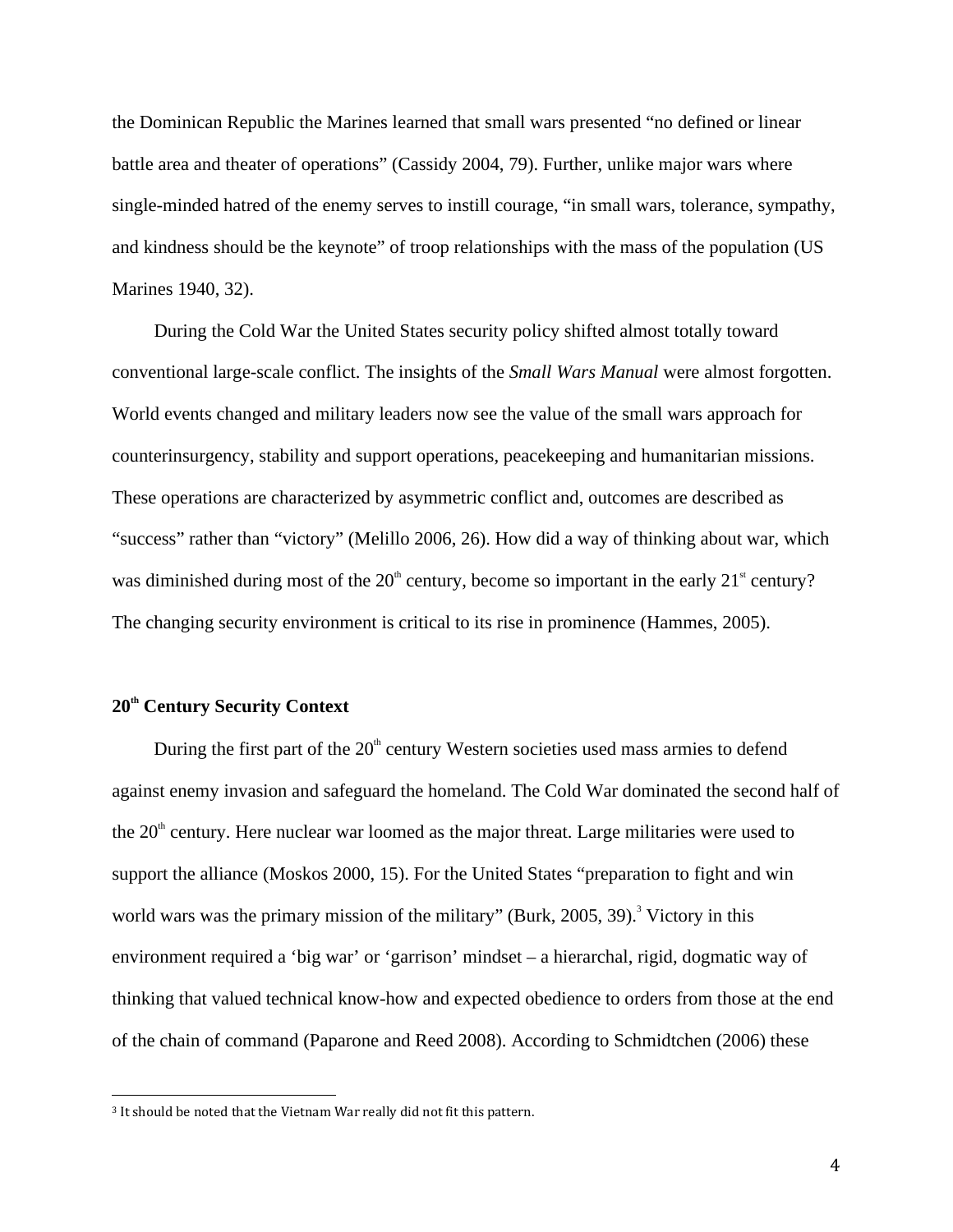platform centric militaries used the platoon as the critical operating unit and basis of infantry tactics. Information was provided on a need-to-know basis (Schmidtchen, 2006). Junior officer discretion, much less that of the enlisted soldier, was minimized. "For most of the  $20<sup>th</sup>$  century, the US military culture (notwithstanding the Marines' work in small wars) generally embraced the big conventional war paradigm and fundamentally eschewed small wars and insurgencies" (Cassidy 2004, 75).

After the Vietnam War the US military eliminated the draft and moved to a volunteer or professional force. Europe, on the other hand, maintained conscript forces that were designed to defend the homeland (Moelker, 2005). The end of the Cold War (late 1980s) ushered in a recognition that militaries were taking on a new Post-Modern character (Moskos et al, 2000). New missions such as peacekeeping and humanitarian operations took on more prominence. Slowly, European militaries responded by reducing reliance on the draft and developing a more professional force (Moelker, 2005). The Marine's *Small Wars Manual,* however*,* was still a dusty document seemingly without relevance.

# **21st Century Security Context**

 $\overline{a}$ 

The events of September 11, 2001 and the subsequent wars in Iraq and Afghanistan changed all that. US military and political leaders recognized that a new view of war and way of thinking was needed.<sup>4</sup> Increasingly the conflicts (Iraq, Afghanistan) and new functions/missions (peacekeeping, humanitarian, stability operations) meant militaries traveled to remote locations and found themselves in asymmetric threat environments. States confronted non-state adversaries who did not employ regular forces. Some states fought elusive terrorists and

<sup>4</sup> See Melillo (2006); Schmitdchen (2006); Moskos et al (2000).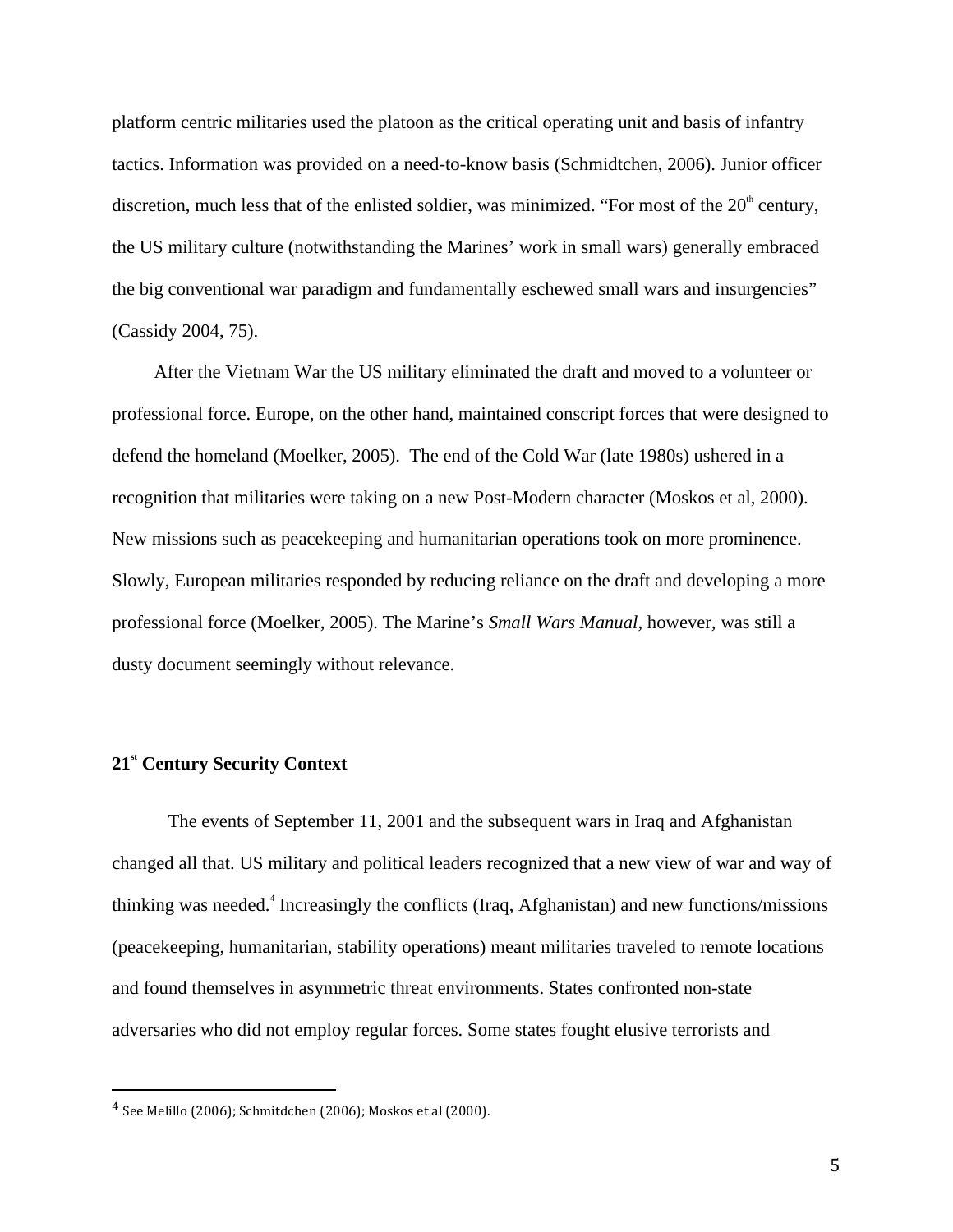complicated counterinsurgencies. Other military's were managing the peace while facing militias, warlord armies, terrorist organizations, and criminal groups. All of this was done in an environment where security organizations of all types worked together toward a common goal.

Robert Taber's (1965) *The War of the Flea: Guerrilla Warfare in Theory and Practice* provides a flea/dog metaphor to capture the relationship between insurgency and great power. The dog is disadvantaged because there is too much area to defend, and the enemy is too tiny, ubiquitous and agile. Cassidy (2004, 83) argues that lessons from fighting the "elusive guerrilla show that with the right mindset and with some knowledge of the aforementioned methods, the war of the flea is in fact winnable." Hence, the US should develop a mindset "that places more emphasis on stability operations and counterinsurgency." The US is working on ways to restructure into smaller more dynamic units to enhance strategic responsiveness (Bonin and Crisco, 2004).

Meanwhile in Europe, the armed forces went through a wave of modularization, flexibilization and a simultaneous, comprehensive professionalization**.** Reaction times were "shortened by a higher degree of readiness, while the capability for spatially extended operations of parts of the armed forces" increased. (Haltiner and Klein 2005, 9). "Peacekeeping and peace enforcing became the key tasks in practice" (Moelker 2005, 48). There was also recognition that a rigid warrior identity among peacekeepers created problems.<sup>5</sup> These experiences led Europe forces to more closely resemble many elements of an expeditionary force. A new more flexible mindset was needed to accompany the changing security/operational environment.

## **Defining the Expeditionary Mindset**

 $\overline{a}$ 

<sup>5</sup> Traditional soldiers skills are still important – but if the warrior persona rigidly dominates misconduct among peacekeepers is higher (Moelker, 2005, 51). Winslow (1998, 350) discusses the problems with 'mechanical solidarity' among Canadian Peacekeepers. Although this article looked at the relationships between soldiers, it highlighted the problems of ridged or "mechanical" thinking.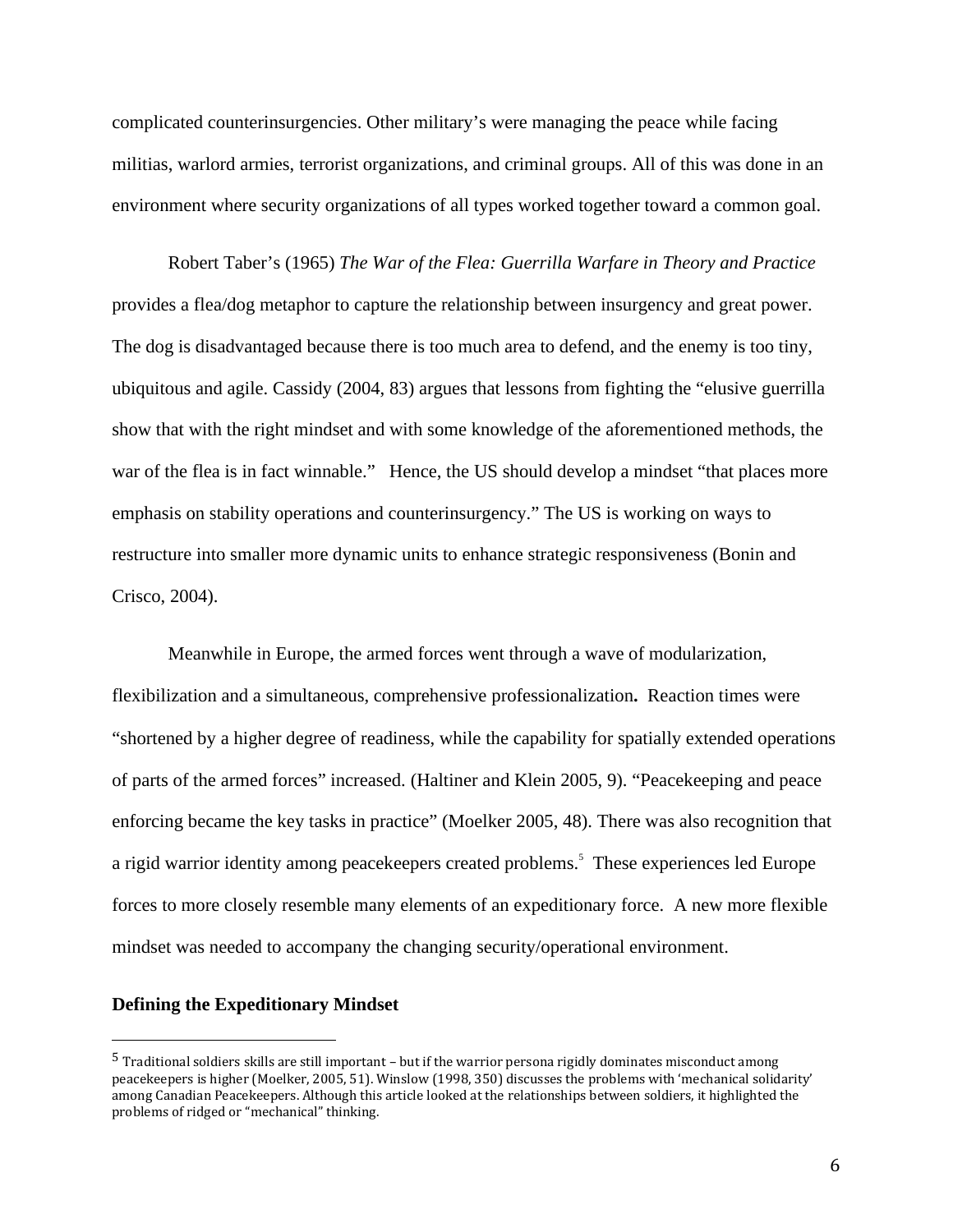*This expeditionary mindset is epitomized by the phrase "bags packed" – that is ready and willing to deploy on a moment's notice, any time, to any place, to perform any mission. (US Marines 1998, 43)*

There is widespread recognition that contemporary security and technology changes require a different less rigid military mindset. Michael Melillo (2006, 27) describes it as a change from "big war" thinking (conventional mindset) to "small war" thinking (expeditionary mindset). Cassidy (2004, 74-75) defines a military mindset as the "embedded beliefs and attitudes within a military organization that shape that organization's preferences on when and how the military instrument should be used." From this perspective (organizational level), mindset is akin to culture. Cassidy (2004, 74-75) uses the two terms (culture/mindset) interchangeably. At the individual or small group level, the expeditionary mindset refers to how people think or the set of thinking skills and mental orientations (mindset) soldiers and their leaders need to succeed in the expeditionary environment. Authors who discuss either view (organizational, unit/individual) of the expeditionary mindset emphasize the need to transform the thinking and behavior of people and organizations to better meet  $21<sup>st</sup>$  century security challenges and missions.

Robert Cassidy (2005, 56) maintains British small wars experience provides useful insights into how contemporary military organizations should be transformed. "The British approached insurgency with the critical assumption that insurgency was not principally a military problem. If required, Britain would bring soldiers to back up the police," soldiers should always aid civil power and should use only the level of force "essential to restore order and to never exceed that level of force." Thus, it was essential to cooperate with and win the support of the population. This generally meant that small units should be deployed on an area basis with

<u>.</u>

<sup>6</sup> Michael Arnold (2007) considers the expeditionary mindset almost exclusively from the technological perspective. He is concerned that an organizational focus (mindset) on "mobility enhancing technologies" could divert attention from crucial training in language, counterinsurgency, and cultural awareness.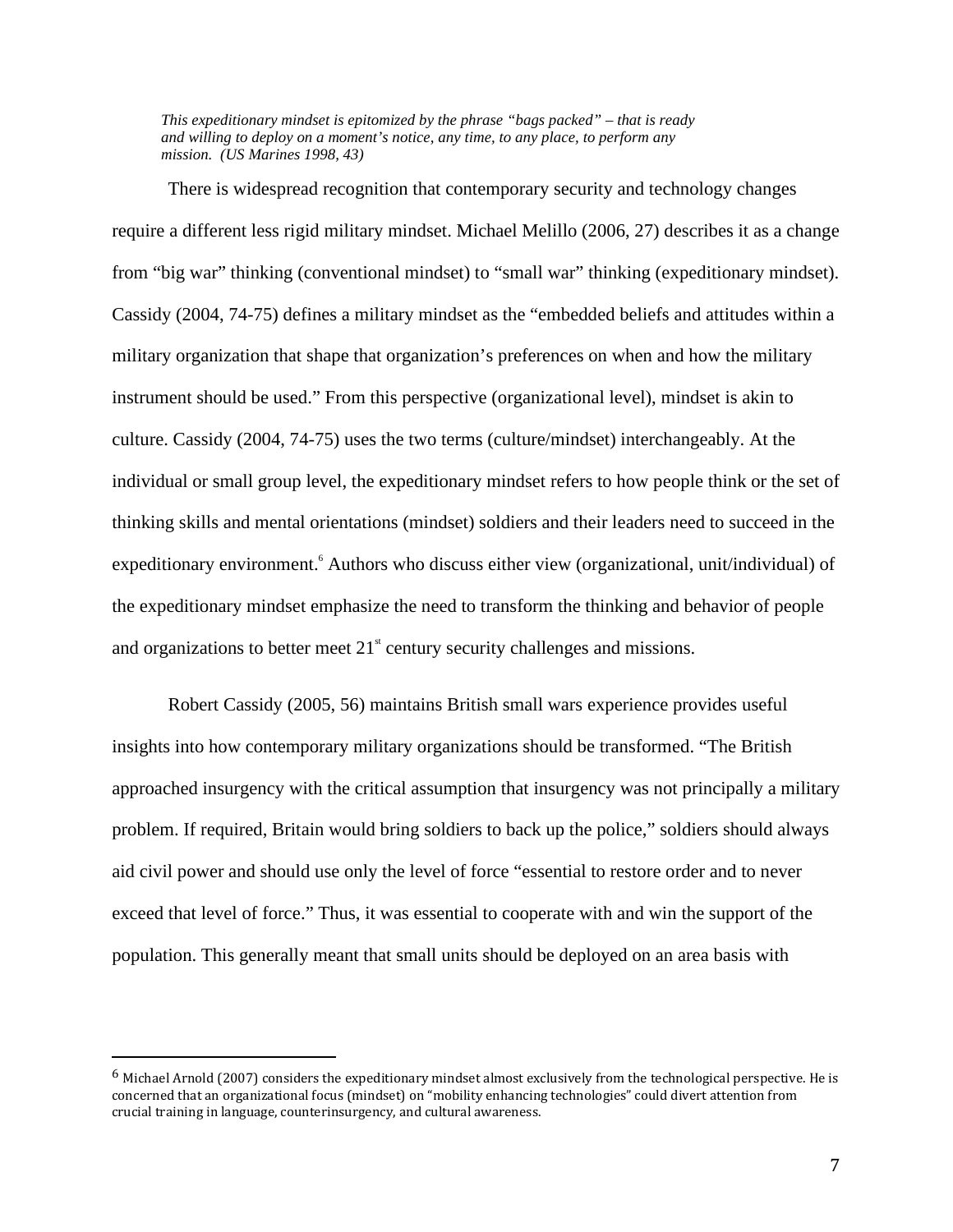"decentralized command and control." Hence, junior officer initiative and the ability to build linkages to the population were critical to success.

Because most expeditionary missions require that branches of the military work together with other branches many US scholars and practitioners in the United States have combined the concepts of expeditionary with jointness. According to Richard Swain (2005, 177) the term *joint and expeditionary* mindset means simply a "fixed philosophical resolve that the individual and armed services' contributions to national defense will occur in an interservice context based on overseas deployment of forces with relatively circumscribed missions." Two governing assumptions are reflected in this definition: 1) "all military operations in the departments committed together in a common enterprise under command of a uniformed national commander whose branch of service is essentially immaterial," and 2) most "military conflicts will involve strategic or operational deployment on short notice from the continental United States or bases overseas at strategic distance from the theater of operations, with the expectation that forces will fight a highly dispersed, three dimensional battle on the entry, under conditions of austere support." Time and space are emphasized. Soldiers and the institutions that support them should be ready to deploy "on short notice" or they should be "organized, trained and equipped to go... at any time." Further, they should be ready to go "anywhere in the world" or "overseas at strategic distances from the theater of operation."<sup>7</sup>

#### **Transformed Expeditionary Force**

 $\overline{a}$ 

*A Joint and Expeditionary Mindset…is the lens through which we view our service. We must be mobile, strategically deployable and prepared for decisive operations whenever and wherever required. We must be lethal and fully interoperable with other components and our* 

 $7$  Another way to explore the meaning of an expeditionary mindset and core values is through what it is not. Hajjar and Ender (2005) examine the "McDonalization" of the US military and identify traits like efficiency, calculability, predictability and control as characteristics common to McDonalized organizations and problematic for an expeditionary force. The "one-size fits all" way of thinking and organizing is ill suited to a force that needs to go anywhere at short notice and engage in activities that vary from warfighting to humanitarian relief.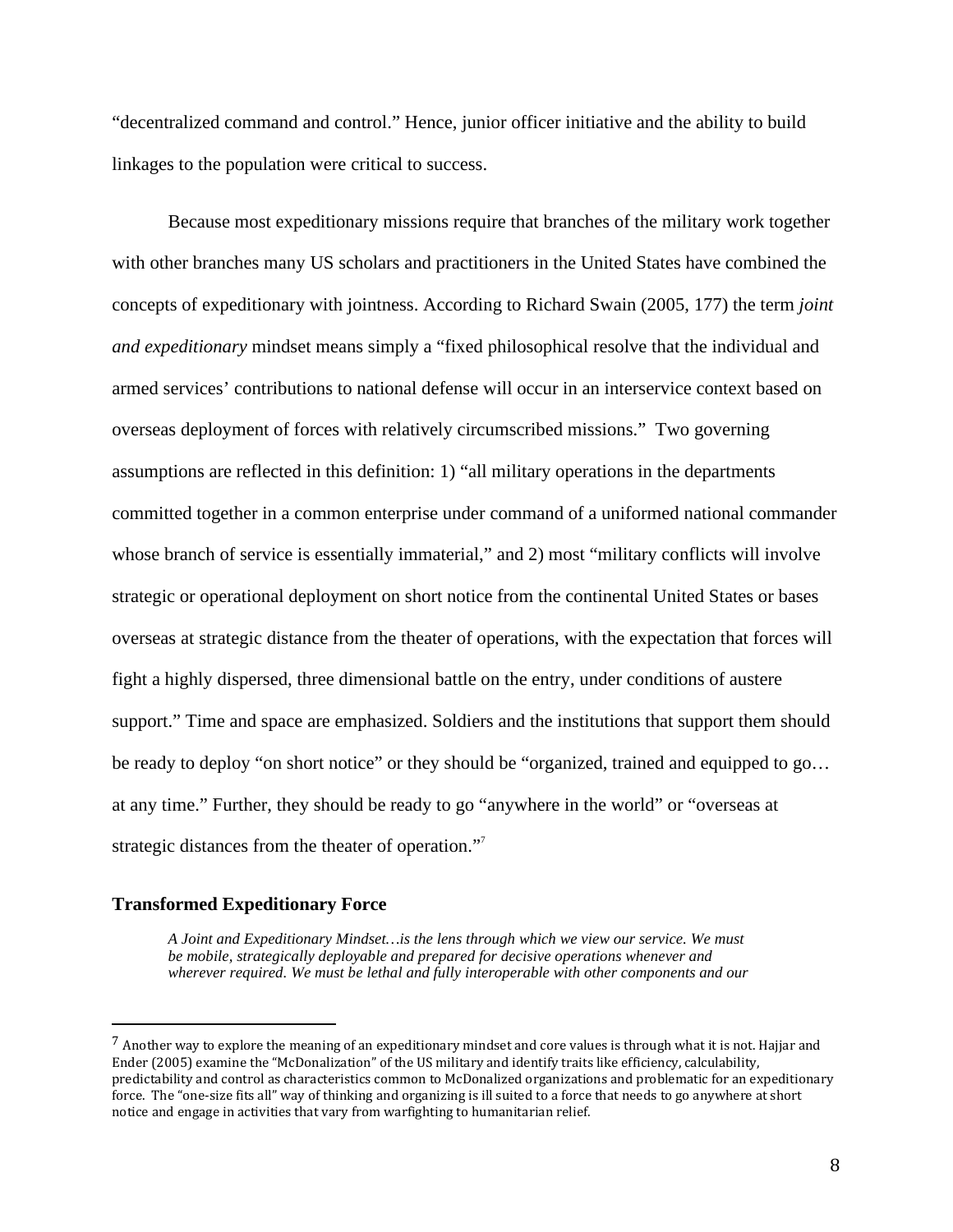*allies, as well as flexible, informed, proactive, responsive and totally integrated into the joint, interagency and multinational context (US Army 2004).* 

While the above definitions vary in their emphasis, there is a *common* implication for the  $21<sup>st</sup>$  century security environment. Military institutions should transform from big war to small war thinking at the organizational and individual/unit levels. Menaker et al (2006, iii) identify four characteristics that capture the essence of this mindset (organizational and human) transformation. Soldiers with an expeditionary mindset should first, be "mentally prepared to deploy anywhere in the world on short notice," second, have "the critical-thinking skills to adapt quickly to a rapidly changing operational environment", third, appreciate and work "cooperatively with other members of a Joint team," and fourth, posses "sufficient knowledge of the culture in the area of operation to be able to interact with the local populace." In addition, this expeditionary force will be using  $21^{\text{st}}$  century network centric technology that also requires a mindset adjustment. Mindset transformations needed to achieve a way of thinking compatible with network centric technology are similar to those needed for an expeditionary mindset. Hence, facility with and implications of Network Centric Warfare technology are identified as a fifth key aspect of the mindset of successful expeditionary forces (Schmidtchen, 2006).

### **Mentally Prepared to Deploy at Short Notice**

Expeditionary operations require physical agility or "the ability to rapidly shift forces and efforts across the globe in order to apply force at the time and place" (Briggs 2007, 2). The ability to do this rests upon mental as well as physical/organizational agility. Hence, soldiers should be mentally prepared to deploy at short notice. This ready-to-go mental agility is known as *cognitive readiness*. *"*Cognitive readiness refers to the mental preparedness to perform a mission and to exploit opportunities as they arise." It involves "anticipation, planning, initiative,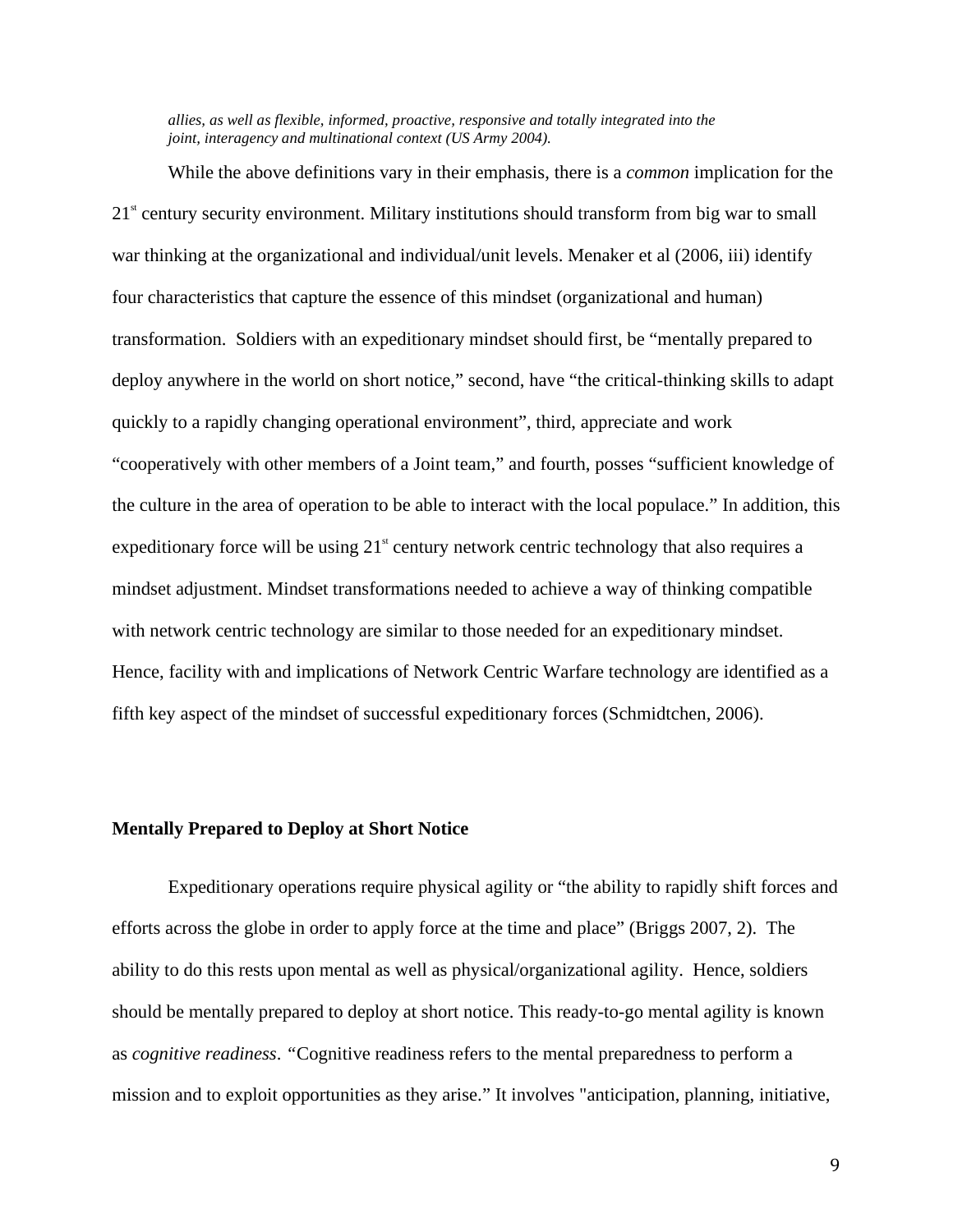the integration of reason and emotion, and self-synchronization" (Menaker et al 2006, 4). Cognitive readiness ensures that the soldier is mentally prepared to accomplish the mission, performs at an optimal level, and "uses the most effective and affordable tools and techniques" (Etter et al, 2000, 5).

Menaker et al (2006) identify *self-efficacy, operational cultural awareness, and resilience* as key components of cognitive readiness.<sup>8</sup> Self-efficacy is a person's belief in his "capability to exercise some measure of control" over his own "functioning and over environmental events." Unless soldiers "believe they can produce desired results and forestall detrimental ones by their actions" they have little reason to act or persevere in the face of hardships. (Bandura 2001, 10)<sup>9</sup> Self-efficacy can be diminished by the stress of deployment, hence a mentally prepared soldier uses "reflection to recognize and compensate for the negative effect of anxiety or stress on self-efficacy" (Menaker et al. 2006. p. 7).

*Resilience*, or the "ability to recover from or adjust easily to misfortune or change" is another pillar of cognitive agility *(*Merriam Webster 2009*).* A resilient soldier is hardy and, has developed the "coping strategies to maintain optimal performance" by reducing susceptibility to traumatic situations (e.g., witnessing the death of a friend, sustaining a wound) or operational stressors (e.g., environmental extremes, dehydration, sleep deprivation) (Menaker et al 2006, 8). The dynamic process of *resilience* includes positive adaptation to significant adversity. Resilience allows soldiers to maintain a team focus, operational effectiveness and battlefield awareness, while under "stress and in response to harrowing events" (Menaker et al 2006, 8).

<u>.</u>

<sup>&</sup>lt;sup>8</sup> They also identify Critical Value determination or the ability to perform thought experiments or imagine future consequences of a given action (Menaker et al 2006, 8)

<sup>9</sup> For more on the concept of self-efficacy see Bandura (1997).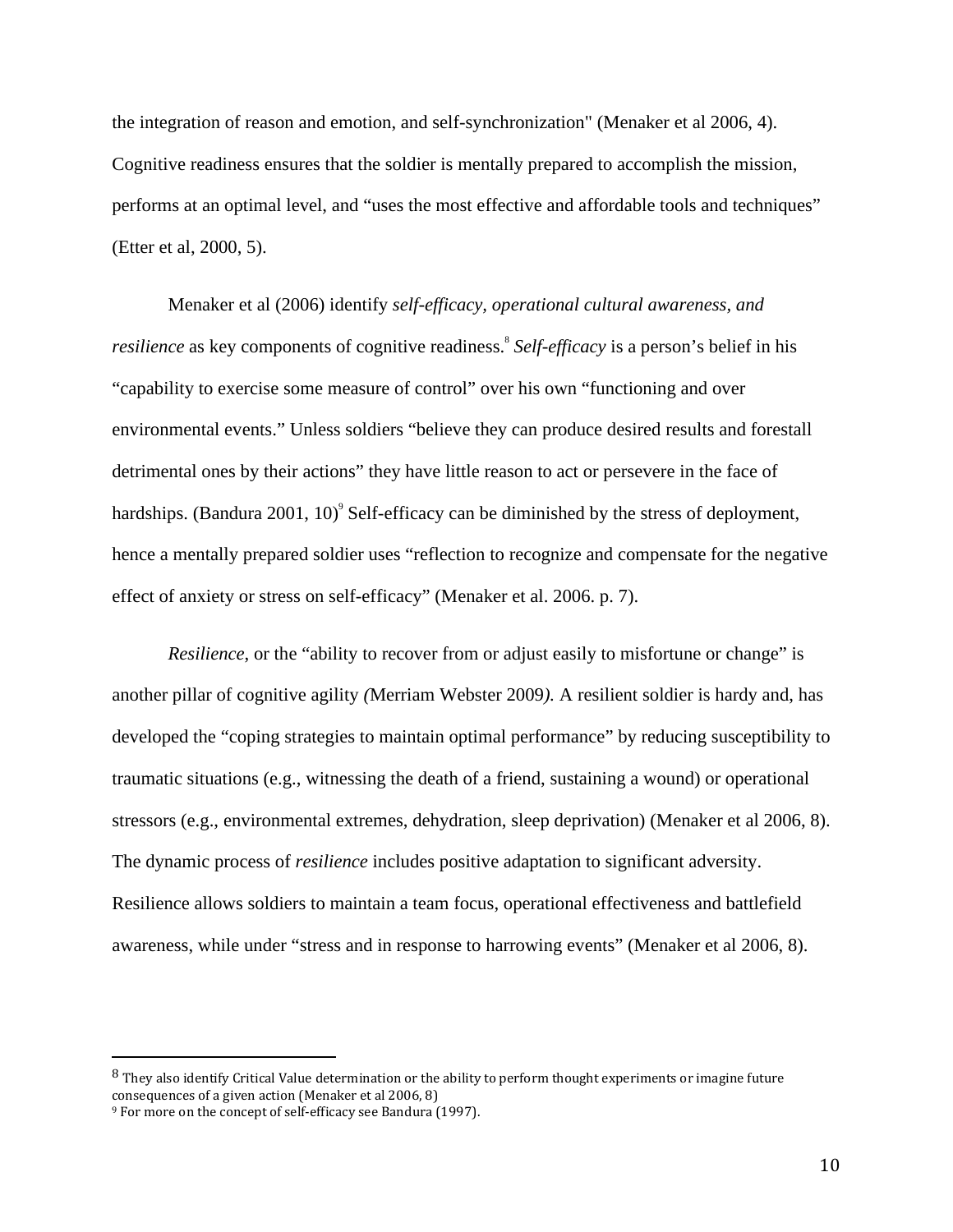*Operational cultural awareness,* another pillar of cognitive agility, is the "knowledge of and sensitivity to the cultural norms of the population in the operational environment." When soldier has this skill she can "distinguish between warfighting and nation building in terms of the warfighters role"(Menaker et al 2006, 7).

#### **Critical Thinking Skills to Adapt Changing Environment**

Soldiers should not only be able to recognize when warfighting or peacekeeping activities are needed. They should also be able to mentally adapt to the continuum of environments they may confront. Hence, and expeditionary mindset is flexible and, it has the ability to shift within seemingly contradictory roles such as warrior and peacekeeper. Wong and Snider (2005, 613) describe this mental adaptability as mental agility, or the "ability to recognize change in the environment; to determine what is new, what must be learned to be effective and includes the learning process that follows that determination."

John Burpo (2006) uses the analogy of a cook and a chef to clarify the kind of mental agility needed for an expeditionary mindset. A cook knows how to follow a recipe a chef takes the ingredients available and makes a meal. The chef is a creative problem solver, comfortable with uncertainty. An expeditionary team needs the mindset of the chef – a chef that makes meals in dangerous, sparse, uncomfortable, messy environments. Drawing on the cooking theme, Whiffen (2007, 109) claims, "the recipe for success in stability operations depends on embracing the possibilities created by the changing environment."

According to Menaker et al (2006) the ability to adapt to a rapidly changing environment involves three subordinate constructs: *Strategic intuition, metacognitive capability and human agency*. "Strategic intuition is the use of creative insight to make decisions in time-constrained

11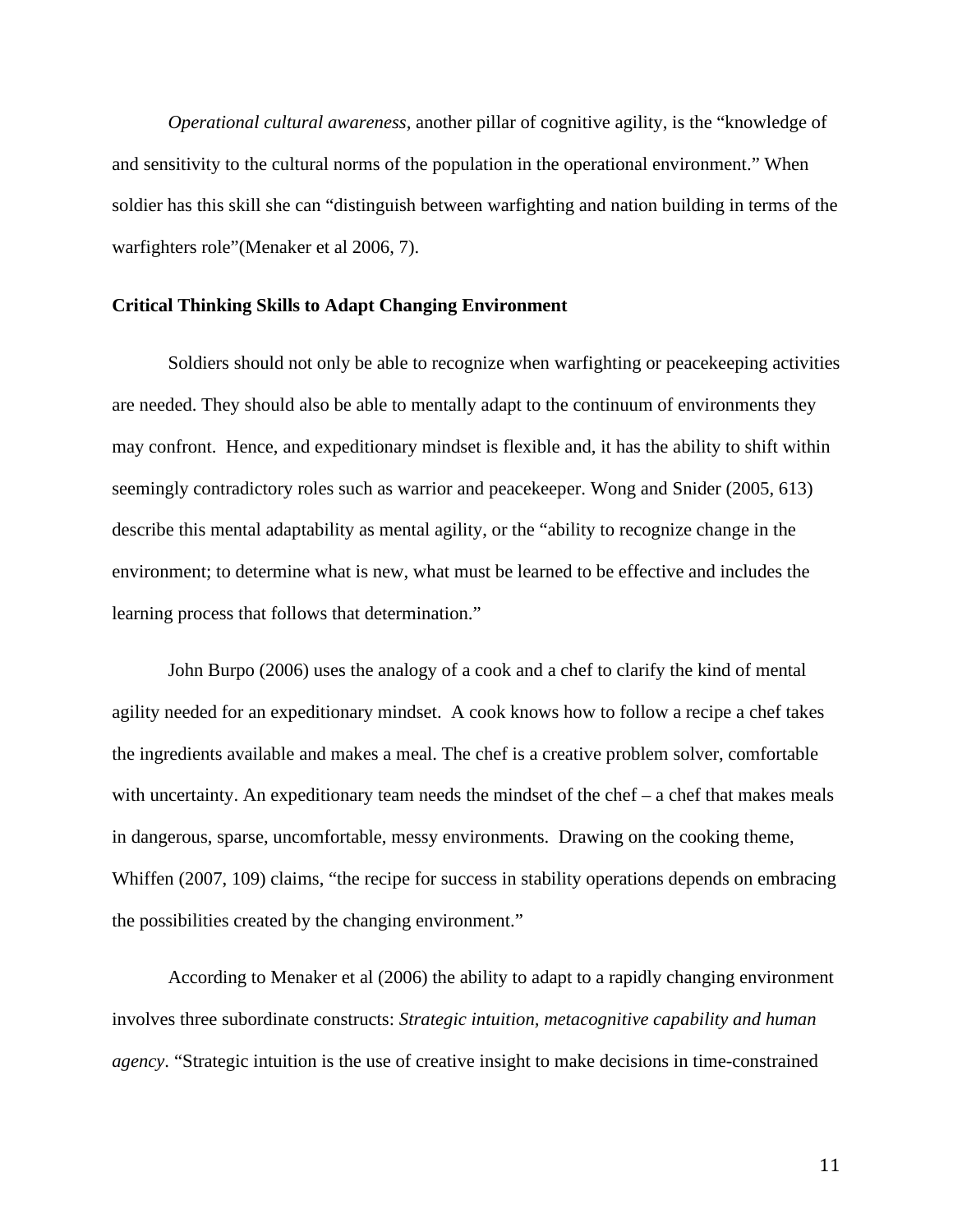conditions when circumstances require immediate decisions." <sup>10</sup> These creative insights make possible quick and effective decisions based on recognizing key patterns in fluid situations (Menaker et al 2006, p.8-9). *Metacognitive capability* enables reflection on one's sense of personal efficacy, and the adequacy of one's thought and actions' (Bandua 2001). Ideally, thoughtful reflection on actual experiences facilitates understanding of what happened, why it happened, assessment of the consequences, and determination of what "could have been done better." Soldiers use their metacognitive capability to learn from experience, which gives them the capacity to adapt (Menaker et al 2006, 9). (Key reflective thought!)

Metacognitive capability is linked to the third construct of adaptability – *Human agency*. Human agency is the ability of individuals and groups to draw upon past experience and knowledge to understand "their immediate environment and to react constructively to new situations by setting goals, anticipating the probable consequences of prospective actions within the environment and planning courses of action" that should lead to desired outcomes and avoid problematic ones (Menaker et al 2006, 9). It incorporates intentionality, forethought, selfreflection and self-reaction and enables soldiers to evaluate a situation and respond appropriately (Bendura 2001). $^{11}$ 

Expeditionary forces must have ready-to-go *leaders*, and these leaders must be able to adapt and demonstrate mental agility. "Mental agility builds on the ability to scan and adjust learning based on the environment… Officers with mental agility search for more information and spend more time interpreting it. They also analyze large amounts of sometimes conflicting

-

 $10$  "The traditional duality between analysis and intuition dissolves in a new model of the brain, in which "... analysis puts elements into your brain and intuition pulls them out and combines them into action" (Duggan 2005, v). Creative insight is "The ability to take existing pieces of information and combine them in novel ways that lead to greater understanding and suggest new behaviors and responses (Stickgold a& Walker as cited in Duggan 2005, 1).

<sup>&</sup>lt;sup>11</sup> For a comprehensive overview of human agency theory see Bandura (2001).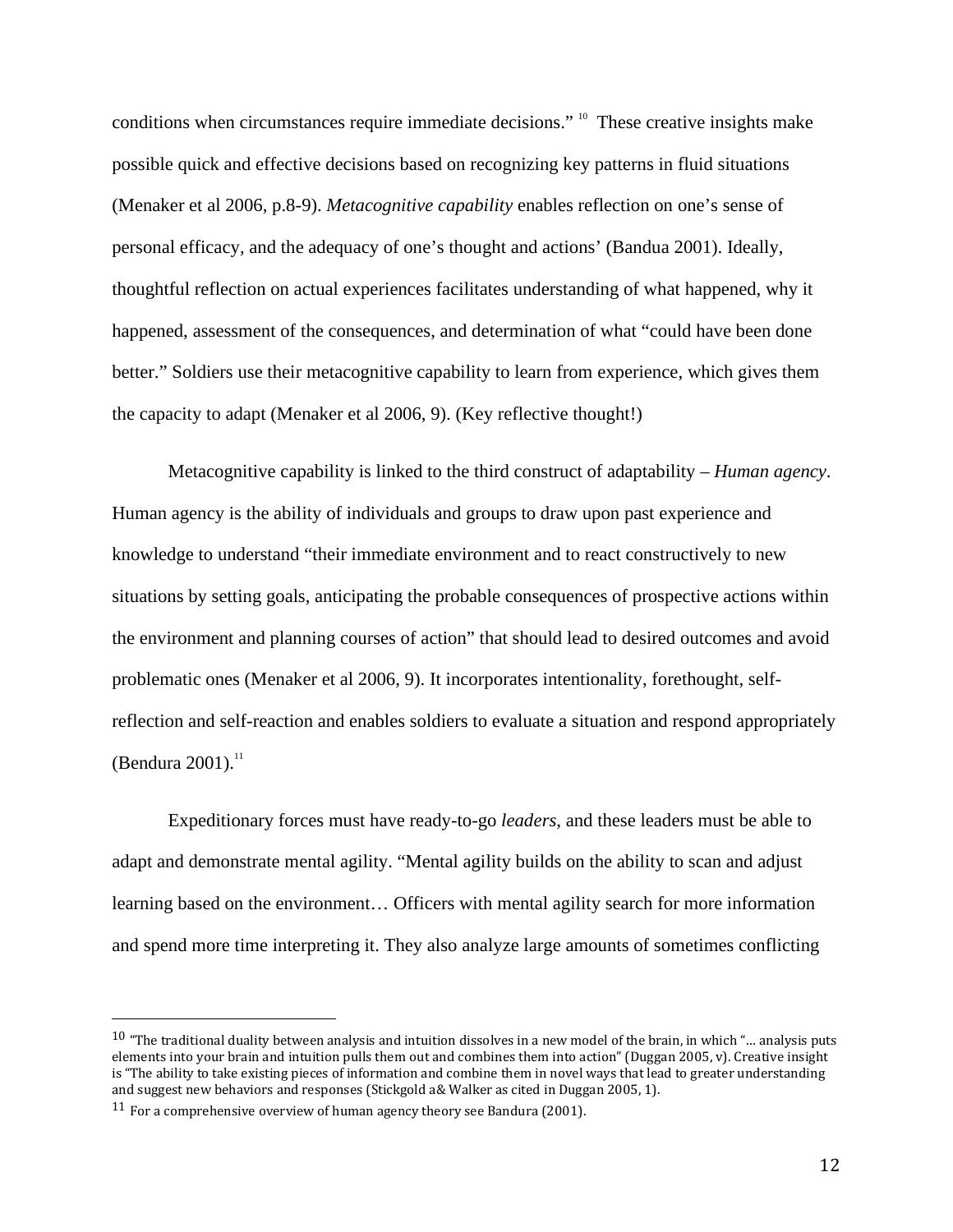information, trying to understand why things happen and identify possible courses of action to change events" (Wong and Snider 2005, 613). $^{12}$ 

John Burpo (2006, 66-67) has summarized the traits of the adaptive leader. They include the ability to: 1) be decisive; 2) balance people and technology; 3) be comfortable with uncertainty; 4) learn quickly; 5) facilitate initiative and intent in followers; 6) communicate effectively; 7) understand how to use force across the spectrum of conflict; 8) be creative; 9) be curious and open minded; 10) maintain a problems solving orientation; 11) foster teams that can innovate and 12) be a life long learner. Mellio (2006, 32) notes that in small wars "the complexity and irregular nature of the conflict places a premium on small-unit leaders who possess the resourcefulness, initiative, and determination to succeed on the battlefield fraught with uncertainty and where the only certainty is ambiguity."<sup>13</sup>

According to Paprone and Reed (2008) the adaptive leader avoids dogma and dogmatic simplification when encountering a problematic situation. They emphasize the importance of reflection. "The professional that reflects-in-action pays attention to, and acts on, the environment through paradoxical use of divergent accommodative, and convergent forms of knowledge, especially when assimilative knowledge does not seem to be working" (Paparone and Reed 2008, 70). These leaders are akin to "researchers-in-action."

Complex  $21^{\text{st}}$  century missions require military organizations to plan in a way that allows for flexibility and adaptability. Hubba Wass de Czege (2009, 2-3) identifies the early stages of planning as a key function of the process. He distinguishes between design and planning.

 $\overline{a}$ 

<sup>12</sup> For more on adaptive leadership see Whiffen (2007).

<sup>&</sup>lt;sup>13</sup> "The complexity, unpredictability, and ambiguity of postwar Iraq is producing a cohort of innovative, confident, and adaptable junior officers" (Wong, 2004, p.v). Future leaders need to be adaptive and self-aware. "Adaptive capacity allows leaders to respond quickly and intelligently to constant change" (Wong, 2004, p.2).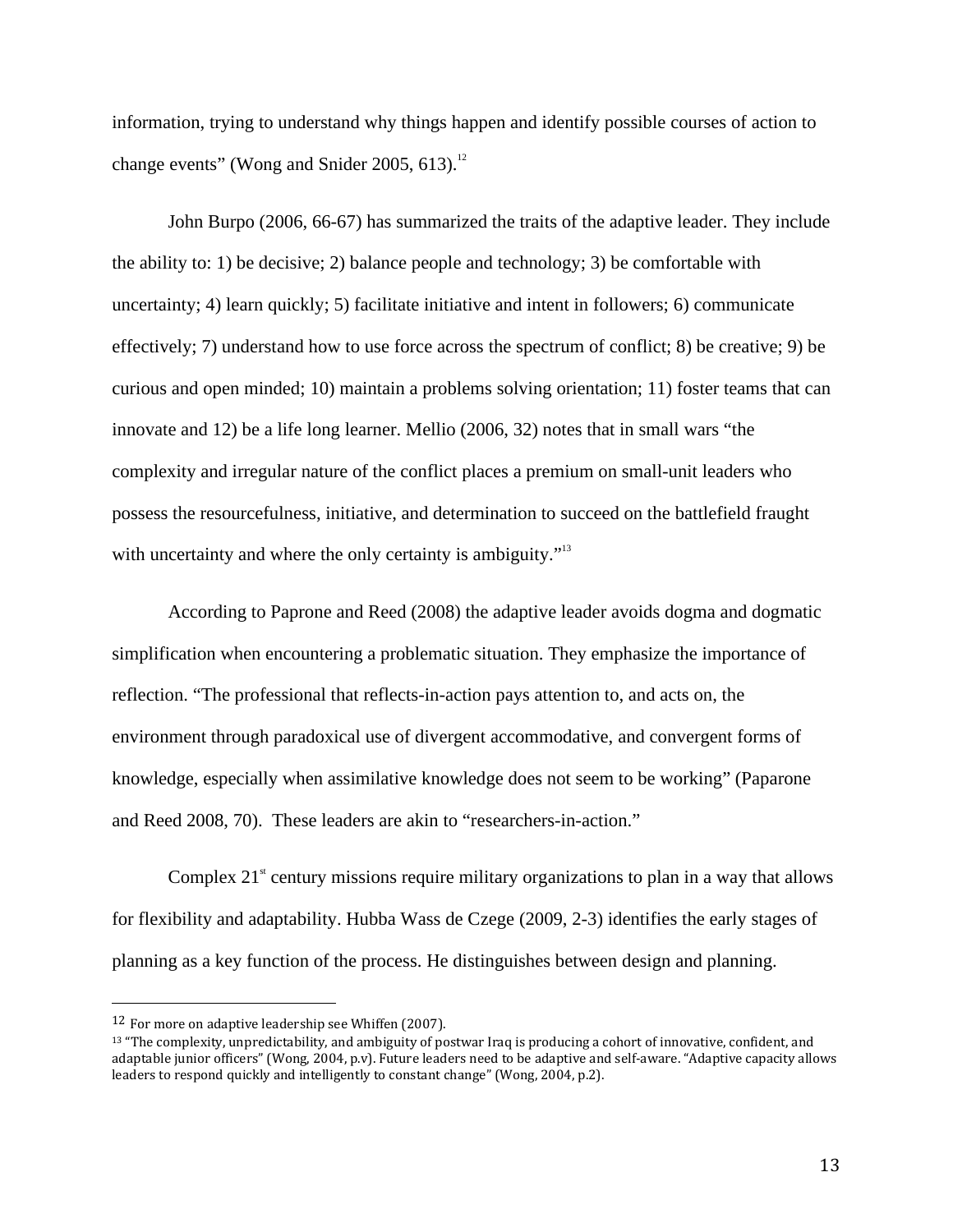"Design sets the problem to be solved, planning solves the problem as it is set." Both involve inquiry. The all important ability to balance design and planning is a type of battalion level operational art that focuses attention on inquiry, learning and quick adaption to change." He stresses the importance of flexible thinking and the need to avoid conceptual rigidity (Wass de Czege, 2009, 2-3). Of the two (design or planning), Wass de Czege argues the military has not spent enough time figuring out what the problem is. Design is missing (Wass de Czege, 2009, 6). A key insight for the expeditionary mindset is that a rigid beginning and end state now become fluid. "There is no beginning and no end state. The idea of 'end state' makes little sense in this context. There is a currently provisional desired state, one now believed desirable based on what is known... What is actually attainable inevitably changes as more is known. …success depends on learning and adapting more rapidly than rivals in the ecosystem" (Wass de Czege, 2009, 4).<sup>14</sup>

A person with an expeditionary mindset is a cooperative problem solver able to recognize changes in the environment and respond accordingly.<sup>15</sup> "Only soldiers with a mind that is socialized and educated to shift quickly from a 'warrior' kind of personality to an 'humanitarian' kind of personality are able to function in both peace support operations and combat" (Moelker 2005, p.53).

#### **Works Cooperatively with Joint Team**

<u>.</u>

The expeditionary environment is a joint environment. The notion of jointness encompasses multiple branches of services, other governmental organizations (e.g., State Department), non-governmental organizations (UN), private contractors, academic consultants and the militaries of many nations. Thus the military professional operates in a "multi-

 $14$  Many of the ideas discussed in this section are more fully developed in Dewey (1910, 1938).

<sup>15</sup> See Shields (2003, 2008) for a model of cooperative problem solving known as the "community of inquiry." It is based on the ideas of John Dewey and Jane Addams.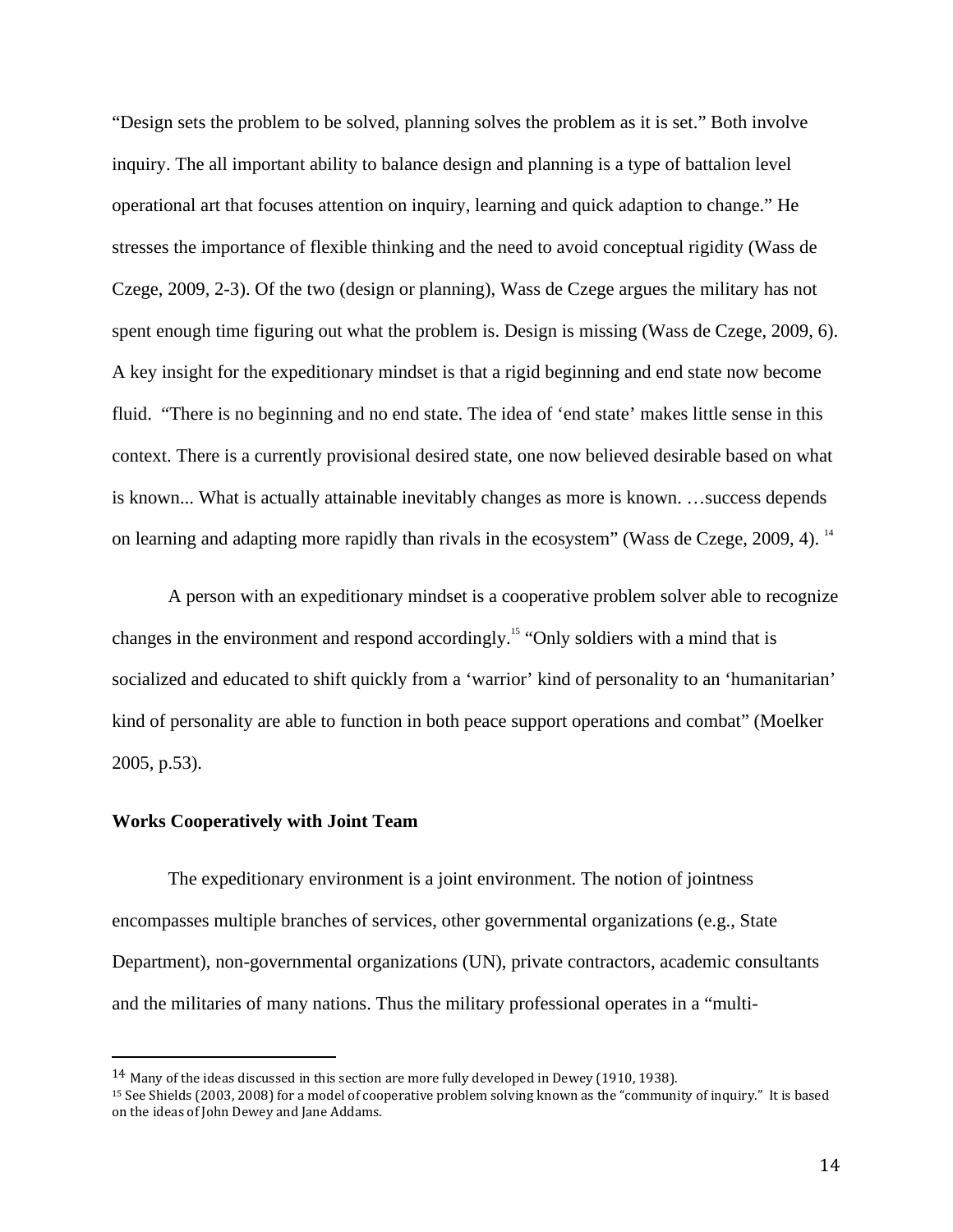professional workplace" (Burk 2005, 51; Krawchuk 2008). The management of defense and peace requires cooperation as a mainstay of professional expertise. Hence, cooperation emerges as an important component of an expeditionary mindset. Officers in this environment "can see perspectives outside his or her own boundaries." They are able to understand, anticipate, and empathized "with the values, assumptions, and norms of other groups, organizations, and nations" (Wong and Snider, 2005, 615).

The meaning of cooperation is often refined through the notion of *interoperability* or "the ability of systems, units, or forces to provide and accept services from other systems, units, or forces and to use the services so exchanged to enable them to operate effectively together" (Menaker et al 2006, 4). Interoperability has three subordinate constructs: *shared cognition, joint/coalition cultural awareness* and *ability to maintain a team focus.* "Shared cognition is an intellectual process engaged in by members of a team in order to gain '…overlapping, similar, identical, complementary [sic], or distributed' knowledge, as well as the resulting knowledge gained through this process" (Hopp, Smith, & Hayne, as cited in Meaker et al 2006). Ideally, "shared cognition results in shared mental models", which enable teams to develop explanations and expectations suited to the task, and "in turn, to coordinate their actions and adapt their behavior to demands of the task and other team members" (Cannon-Bowers, Salas, & Convers,  $1993, 228$ <sup>16</sup>.

*Joint/Coalition cultural awareness* involves knowledge and sensitivity to the cultural norms of Coalition and Joint partners. Each organizational culture is unique and varies according to leadership style, roles, missions, procurement philosophy, and member's attitudes and behaviors (Menaker et al 2006, 6). Interoperability is enhanced when cultural knowledge and

 $\overline{a}$ 

<sup>&</sup>lt;sup>16</sup> For additional references to shared cognition see Ensley and Pearce (2001) and Klimoski and Mohammed (1994).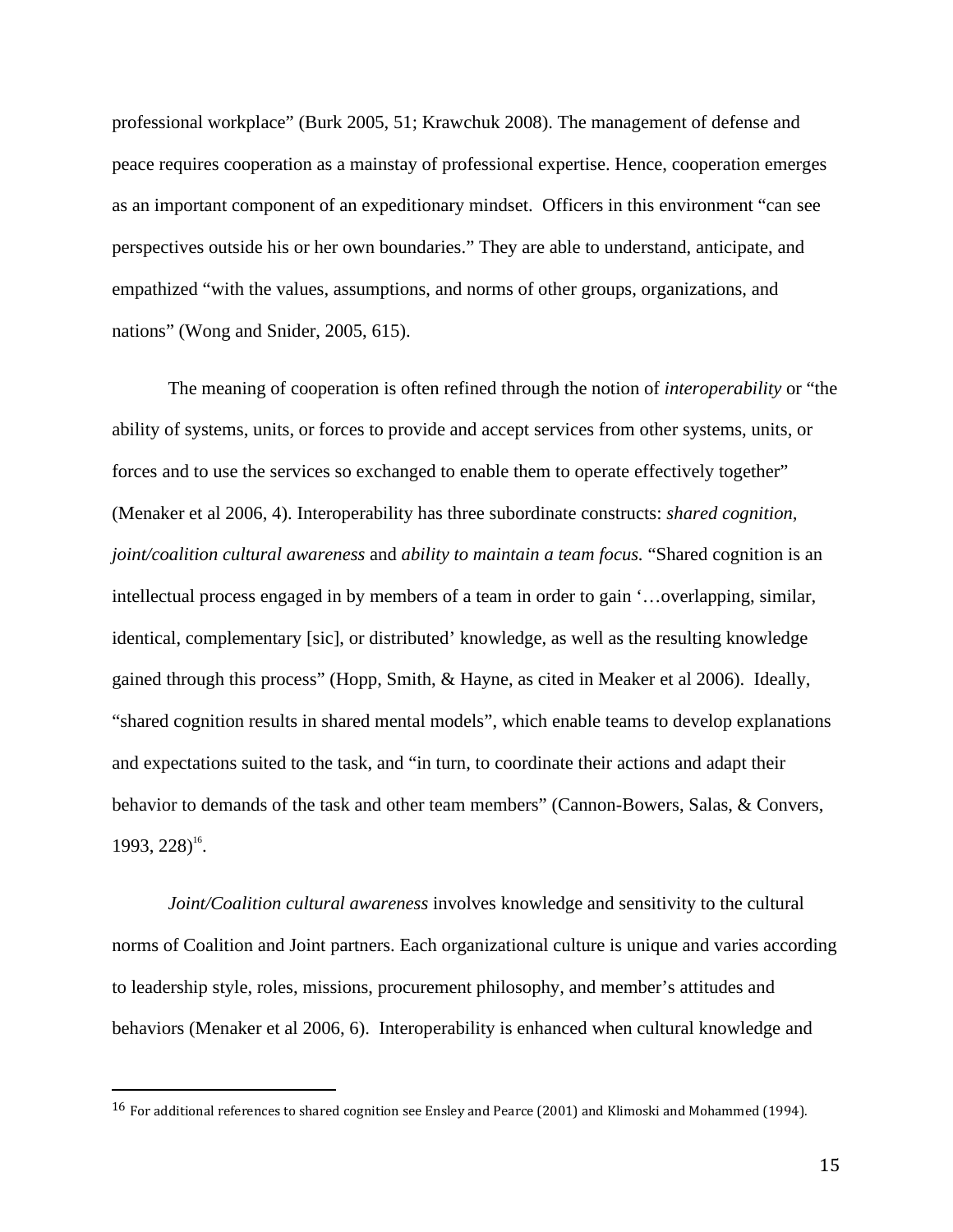understanding of the "Joint and Coalition partners minimizes culture-related conflict and enhances cooperation" (Menaker et al 2006, 6).

The *ability to maintain a team focus* incorporates three components, 1) realization of the teams potential; 2) "knowledge and appreciation of individual members roles and specialized knowledge and skills; 3) the commitment to share information and operate collaboratively" to accomplish the mission. The joint or coalition team includes individuals from different services/countries that have different traditions, expectations and abilities. Recreating a cohesive team that incorporates people from different countries or services is critical to interoperability. (Menaker et al 2006, 6).

According to Swain (2005, 185) managing joint interdependence requires a new way of thinking (mindset), a comprehensive perspective that fits together the entire force, and that takes into account the big picture, rather than focusing on a narrow set of orders or rigid short term objectives. It requires, "abandoning the view that one's service is separate, totally autonomous profession, and viewing it instead as an integral part of a wider whole."

Paprone and Reed (2008, 70) propose a military doctrine that refocuses the professional community on open, reflective collaborative inquiry and not on convenient accepted 'best practices' or mythology passed down by authority and accepted without thought. "Relying on the dogma of received wisdom" can lead to chauvinism, which is unproductive in a collaborative environment. Collaborative reflection-in-action leads to a culture that values learning more than knowing. $17$ 

<u>.</u>

<sup>&</sup>lt;sup>17</sup> Krawchuk (2008, 68) discusses the development of integrated collaborative, multidisciplinary teams. The purpose of the teams is to establish "strategic 'think-act-reflect' capability."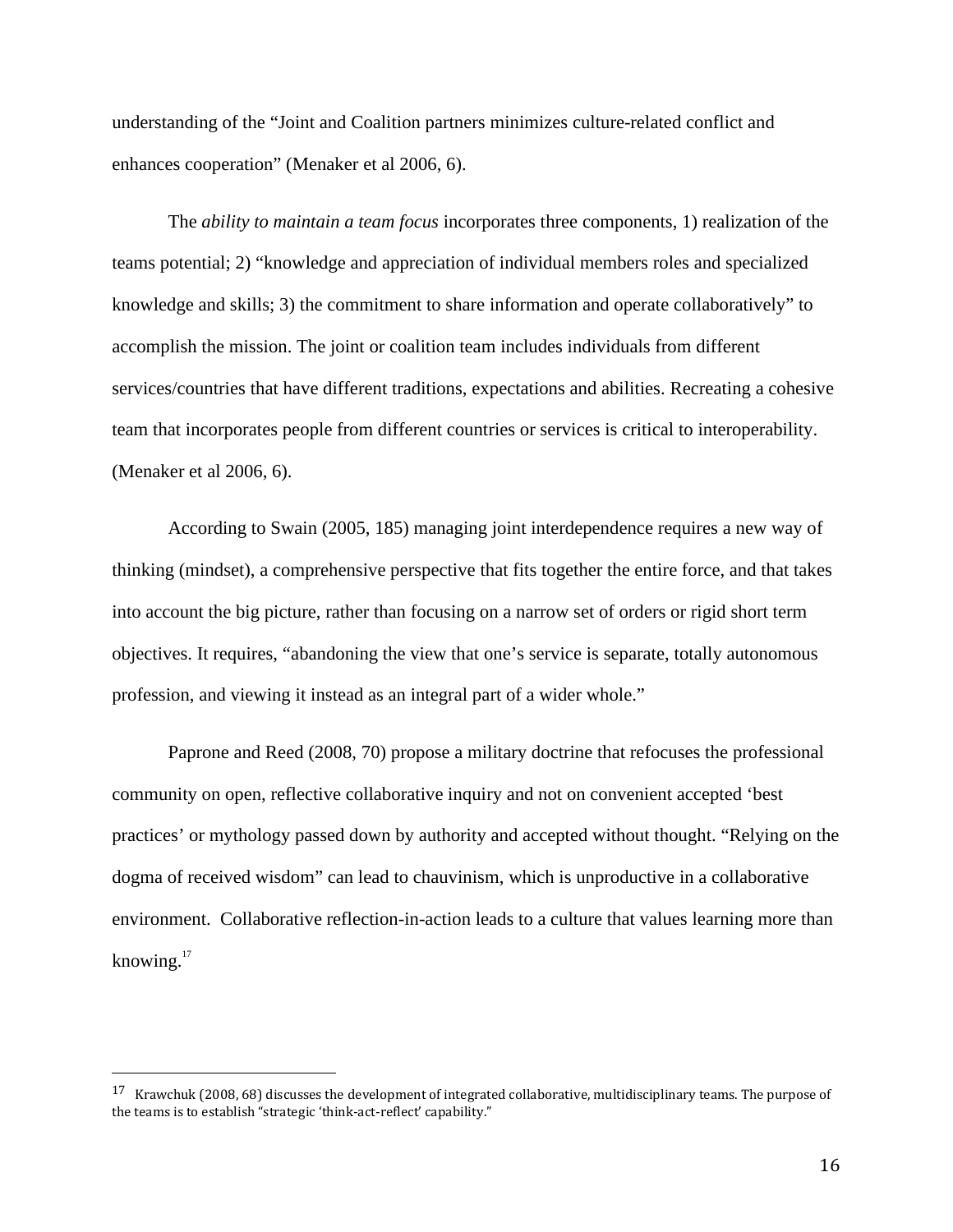According to Haltiner and Klein (2005, 12) "the new trans-national defense strategy demands flexible organization structures." They suggest using the modular principle of organization. "Modules are standardized organization units that are easily interchangeable within a system. This module-principle allows for the creation of internationally interoperable task forces at relatively short notice. These units, mostly on brigade level, fulfill the growing demand for multi-functionality and are able to operate quickly and relatively autonomously."

The expeditionary mindset requires soldiers to bridge organizational and cultural differences within the force they are forging. The expeditionary force travels to far-flung locations. Success in this environment requires knowledge of the local population and its culture. Hence, the need to cooperate and be flexible extends to the external environment too.

# **Knowledge of Culture of Local Population<sup>18</sup>**

 $\overline{a}$ 

Without knowledge of the local population and culture it is almost impossible to function much less to lead across cultures (Whiffen, 2007). Wong and Snider (2005, 615) refer to this knowledge as "cross cultural savvy" or the ability to understand cultures across organizational, religious, economic, societal, political and geographic boundaries. Language competence is a kind of prerequisite for cross-cultural savvy (Burpo 2006, 69). Aside from language, local cultural awareness includes 1) knowledge of cultural heritage and history of the mission area; 2) knowledge of local customs, mentality and do's and don'ts; and 3) skills needed to communicate with all parties (Gooren, 2006, 57).<sup>19</sup> The Dutch tell their soldiers "culture is never one-

<sup>&</sup>lt;sup>18</sup> The 2009 US Army Stability Operations Field Manual identifies cultural astuteness among the force as critical to the conflict transformations necessary for success.

 $19$  Donna Bridges and Debbie Horsfall (2009) argue that peacekeeping forces with a greater percent of women are better able to achieve trust among local populations and thus enhance overall communications. An Expeditionary mindset is not a "male" mindset.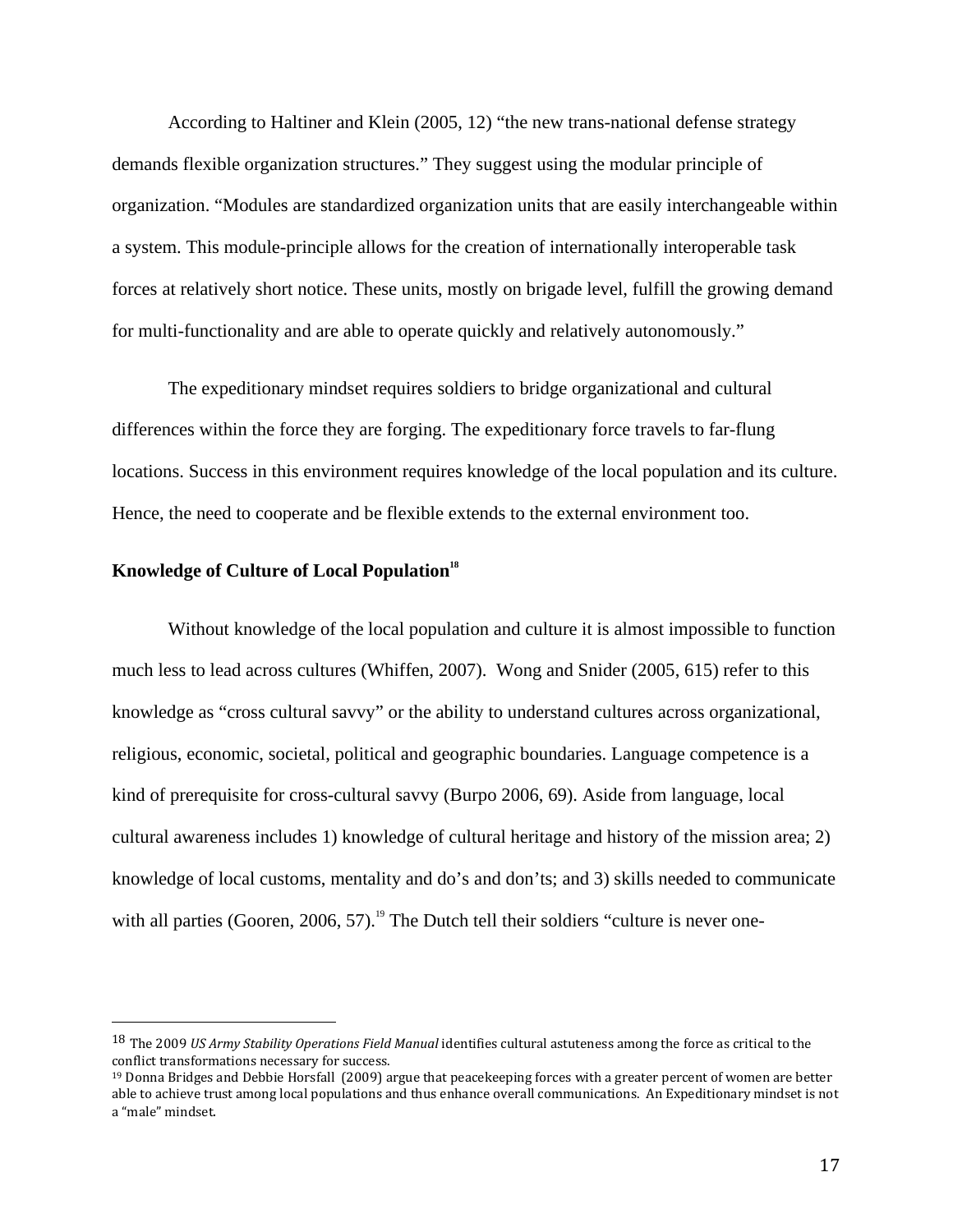dimensional, black or white, or unchangeable." As much as possible they "seek to prevent soldiers from forming simplistic stereotypes about the host nation" (Gooren, 2006, 59).

Menaker et al (2006,10) describe knowledge of the local population as a type of human intelligence capability. They identify two subordinate constructs associated with human intelligence capability, *social intelligence* and *situational awareness*. *Social intelligence* is the "ability to get along with people, to be at ease in society, knowledgeable of social matters." Social intelligence in a foreign culture is difficult to attain but essential. An expeditionary team member with social intelligence can use observations and interactions with the local community to resolve problems.

If the expeditionary mindset incorporates creativity in problem solving (above), one must be able to make sense of the "problematic situation." The problematic situation cannot be separated from local culture. Scholars have borrowed a concept most commonly used in aviation *situational awareness* to make sense of incorporating cultural knowledge and awareness as team members confront problems (Clark, 2007, 72). Situational awareness<sup>20</sup> the other tenet of human intelligence incorporates how accurately perceptions of a current environment mirror reality. It includes examining the situation, adjusting perceptions as incoming information changes and recognizing biases that might distort an assessment of the situation. Factors that can reduce situational awareness include insufficient communication (language skills key), stress, fatigue, task overload and task underload. (Menaker et al  $2006$ , 10).<sup>21</sup>

Thomas Clark (2007, 72) examines the role of situational awareness and a related concept situational understanding in problem solving. Situational awareness in problem solving frames

<u>.</u>

 $20$  Endsley (1998, 97) defines situational awareness as "the perception of the elements in the environment within a volume of time and space, the comprehension of their meaning and the projection of their status in the near future." 21 Marr et al (2008) recommend Human Terrain Mapping as a useful way to gather knowledge of the local populations.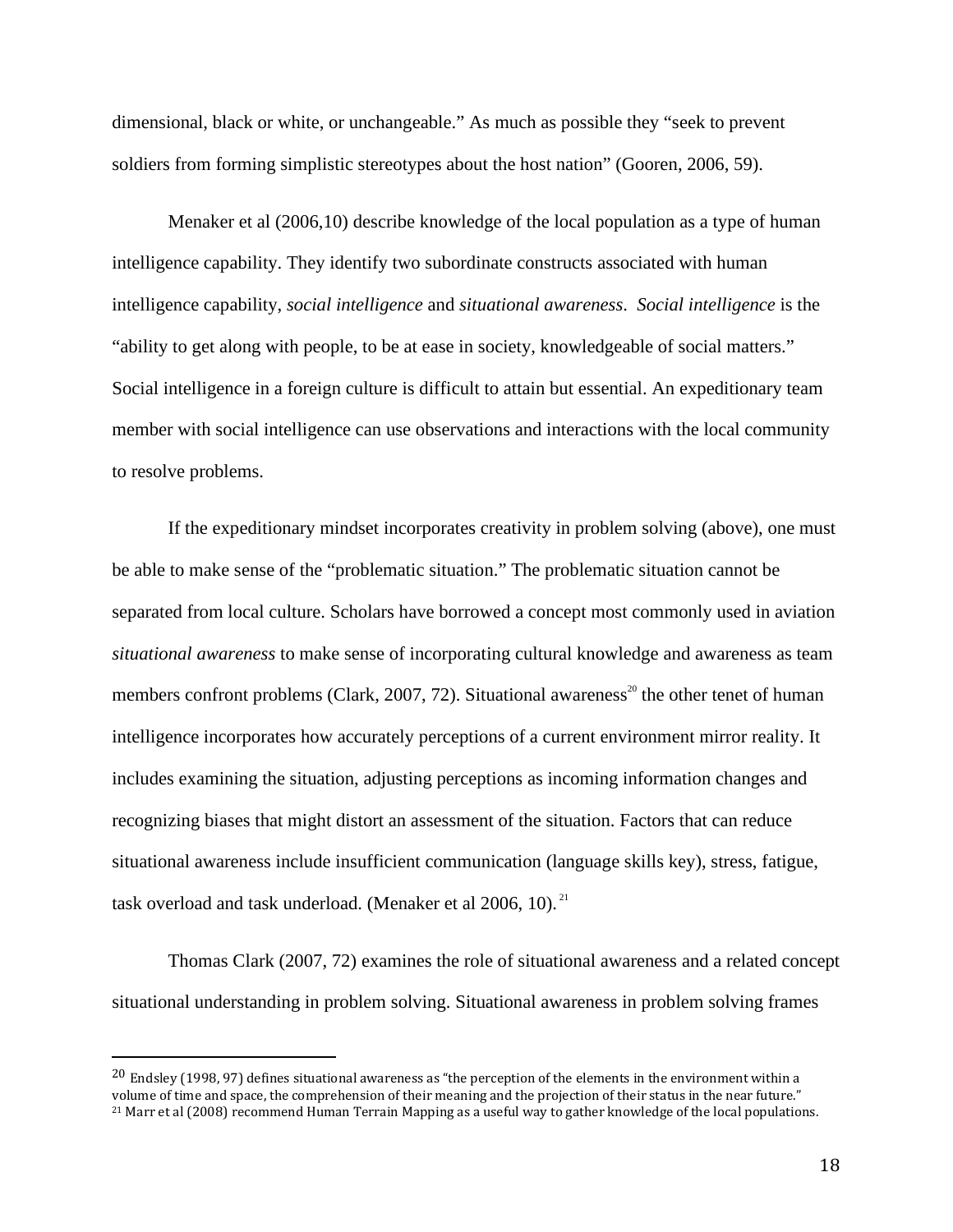the important factors "to set parameters for in-depth analysis." The analysis should lead to situational understanding, or a frame that describes the "relationships between and among important factors in order to determine the implications of what is happening" and predict future events. From the expeditionary mindset perspective, the local culture must be incorporated into situational awareness if an accurate sense of situational understanding and problem resolution are to occur. $^{22}$ 

Aside from cultural considerations, expeditionary soldiers use  $21<sup>st</sup>$  century information age technology. The next section briefly explores the similarities between mindset issues generated by technological change and by the new expeditionary missions.

#### **Network Centric Warfare**

 $\overline{a}$ 

Technological change is reinforcing the need for many of the transformations in mindset that the new security environment suggests. These technological innovations are often summarized by the term Network Centric Warfare (NCW). The focus is on the change from a stable platform technology (mainframe) to networked dispersed force. According to Albert et al (1999, 88) "Network Centric Warfare focuses on the combat power that can be generated from

<sup>22</sup> After reviewing the literature on the expeditionary mindset one cannot but think of Eva Johansson's (1996) picture of the somewhat overwhelmed ideal peacekeeper. Moelker (2005) describes the contemporary soldier as potentially schizophrenic. How is it possible to do all of the above things?

It seems to me there is just too much to hold in one's head about how to make this ideal happen. Is there a way to wrap the expeditionary mindset concepts into something easier to understand and remember and perhaps linked to a larger philosophy? I believe there is.

Most of the tenets of the expeditionary mindset closely mirror the pragmatism of John Dewey, Charles Sanders Peirce, William James and Jane Addams. Philosopher, psychiatrist David Brendel (2006) has summarized these ideas in an easy to remember framework (practical, pluralistic, participatory and provisional – the 4 P's). He applied this framework to an intellectual riff in psychiatry. Applied here, the expeditionary mindset takes into account practical problems. Soldiers are expected to use critical thinking skills and act to address problematic situations. In the process of dealing with the practical problems they incorporate the diverse views of the joint partners and community members or their perspective is pluralistic. They incorporate these views by listening and engaging in cooperative/collaborative efforts. The process is participatory. Finally, because uncertainty permeates the problematic situation/actions, there is no guarantee actions will work to address the problem. The must be flexible and able to adapt. Hence, the approach is *provisional*. By using these four constructs, I was able to summarize the expeditionary mindset in a paragraph and attach it to a sophisticated philosophy (classical pragmatism). Brendel's framework may be a useful tool to distil the essence of the expeditionary mindset. See Shields (2008) for more applications of Brendel's four "Ps".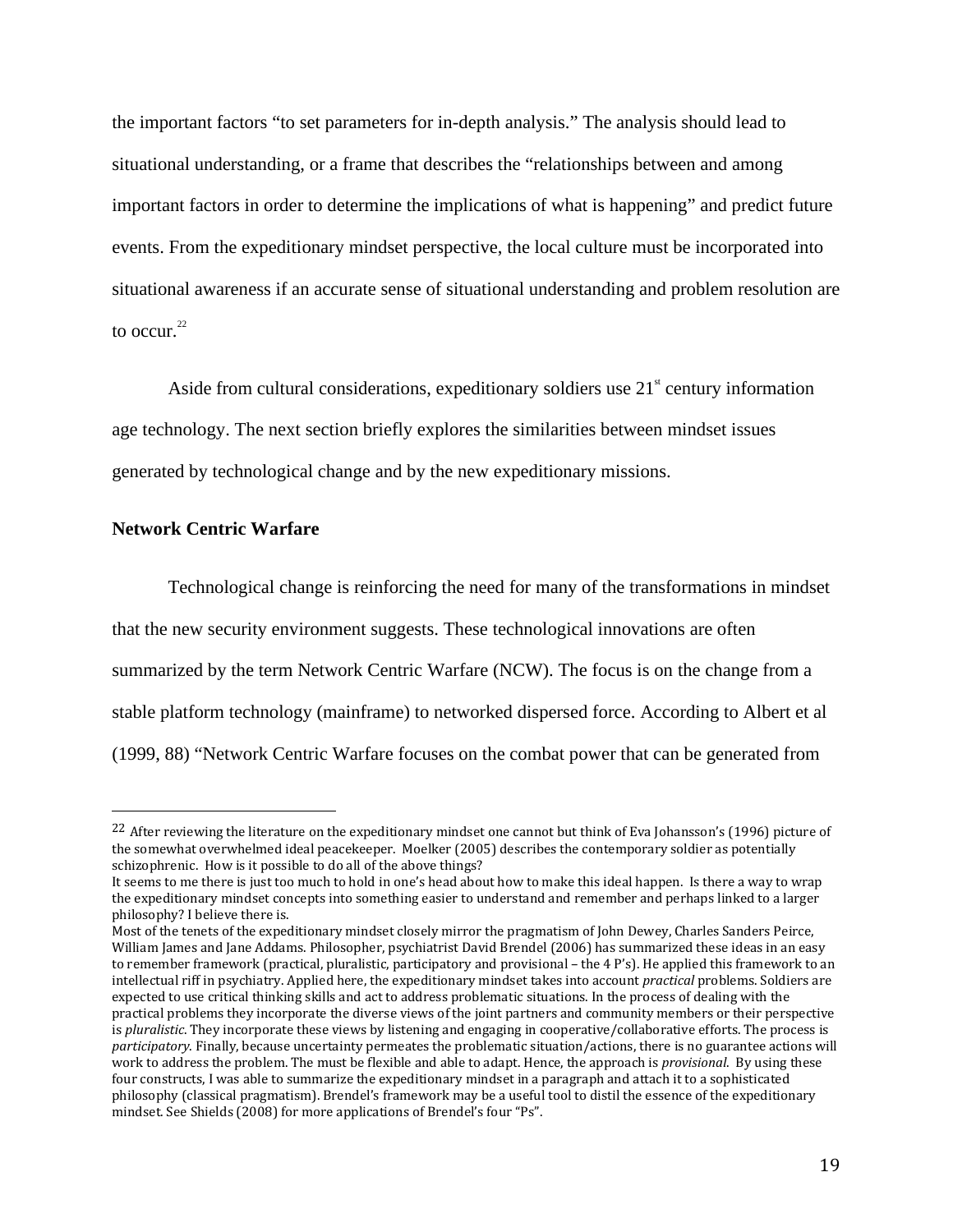linking or networking of the warfighting enterprise. It is characterized by the ability of geographically dispersed forces to create a high level of shared battlespace awareness that can be exploited via self-synchronization." Albert et al (1999, 85) also claim it provides a "new conceptual framework with which to examine missions, operations and organization."

NCW enhances collaboration by using advances in communications and computing technology. "NCW is based on adopting a new way of thinking – network-centric thinking and applying it to military operations." (Schmidchen 2006, 3). Schmidchen ( 2006 ) calls for a new image of the soldier in these circumstances and uses the term *strategic private* to capture the way NCW flattens an organization's ability to deliver information. The defining characteristics of NCW (precision, speed, knowledge, and innovation) reflect the connectivity of globalization (Schmidtchen 2006, 15). The increased connectivity changes the way people access information. The knowledge needed by the networked force requires increased "individual learning intensity." One implication of the networked terrorist enemy is that  $21<sup>st</sup>$  century Western military organizations should move from employing "principles of a 'library culture' to those of an 'information retrieval' culture." A library culture prevails in poorly connected environment. "Experts carefully select and verify that authenticity of stored information" as well as set up protocols to classify information. Within this information hierarchy, "authenticity, permanence, and meaning" are emphasized. (Schmidtchen 2006, 144-146).

Vertically integrated management hierarchies common to most modern militaries employ organizational schemes that reinforce the 'library culture' view of knowledge management." Behavioral routines and tasks are simplified. Access to information is controlled by the 'need to know' principle and in this way – they reduce the uncertainty and complexity of information

20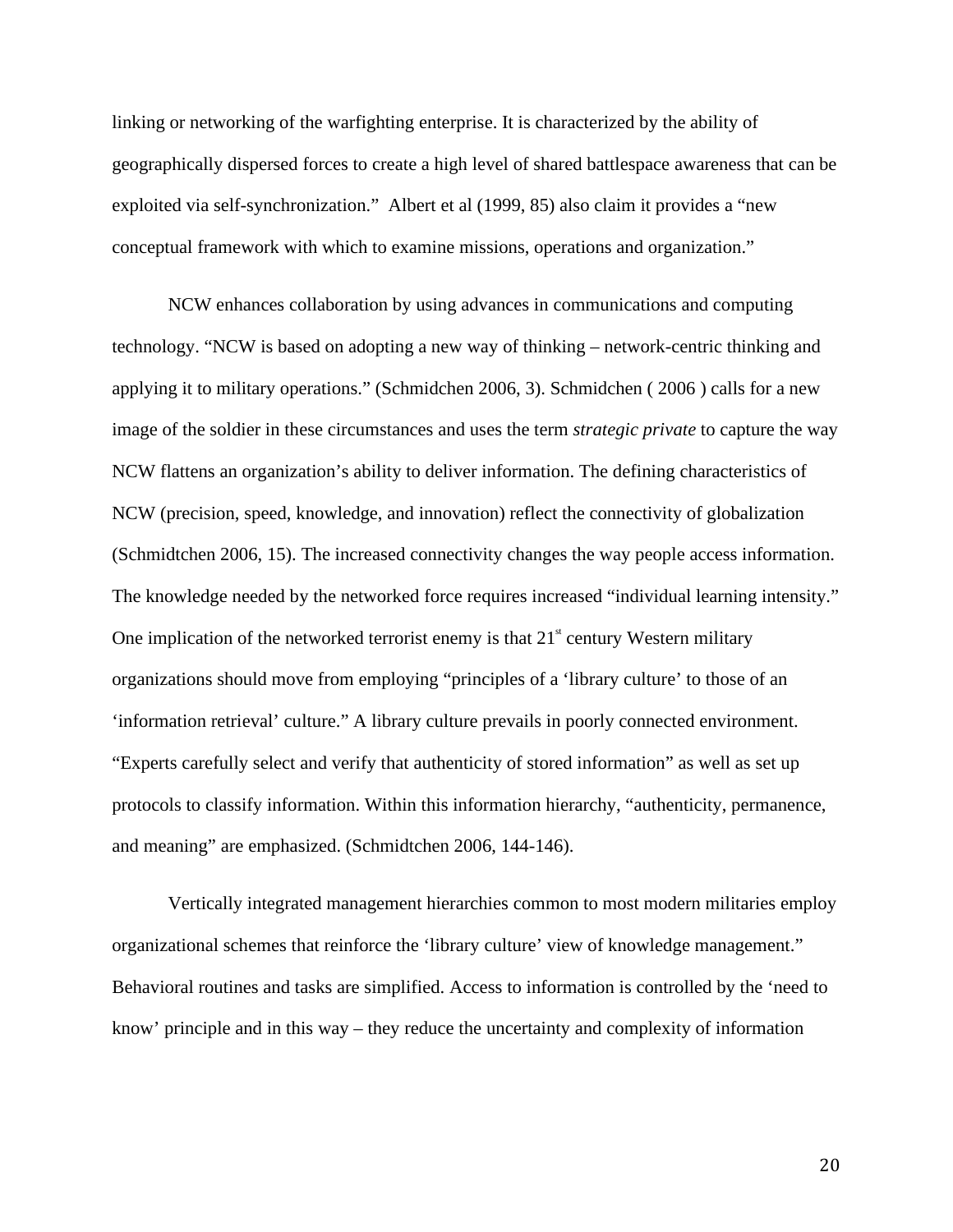overload. Formal communication in these organizations occurs through the 'chain of command,' which controls information held by an organization (Schmidtchen 2006, 147).

The 'information-retrieval culture' organizing principle, in contrast, connects "formerly separate domains of information and knowledge by lowering the conventional barriers." The focus shifts from authenticity, permanence, and meaning to "availability and access… An information retrieval culture …promotes knowledge… through connection to the widest variety of sources of information possible" (Schmidtchen 2007, 148).

Contemporary Network-enabling technologies support the values of an informationretrieval culture. Like the expeditionary mindset the retrieval culture embraces uncertainty, and comprehensive information sharing. It facilitates communication in a joint environment. The retrieval culture views a workforce as fluid, flexible and decentralized. In this culture, like the expeditionary environment, "information retrieval and knowledge creation are ongoing activities." The information retrieval culture, has no single mental model to resole uncertainty; "the basis for success is the individual's ability to quickly build new models that offer different perspectives and ways of acting" (Smidtchen 2006, 149). The similarities between the tenets of the expeditionary mindset and Network Centric Warfare are obvious and tend to reinforce each other. The expeditionary mindset appears to call into question many components of conventional military thinking. If so will timeless core values continue as guides or will core values also need to be changed?

# **Core Values<sup>23</sup>**

 $\overline{a}$ 

*Moral elements are among the most important in war. They constitute the spirit that permeates war as a whole, and at an early stage they establish a close affinity with the*  will that moves and leads the whole mass. (Clausewitz 1976, 184)

According to Paprone and Reed (2008, 72) values are "the least visible of social

<sup>&</sup>lt;sup>23</sup> There was no literature that looked directly at the topic of the expeditionary mindset and core values.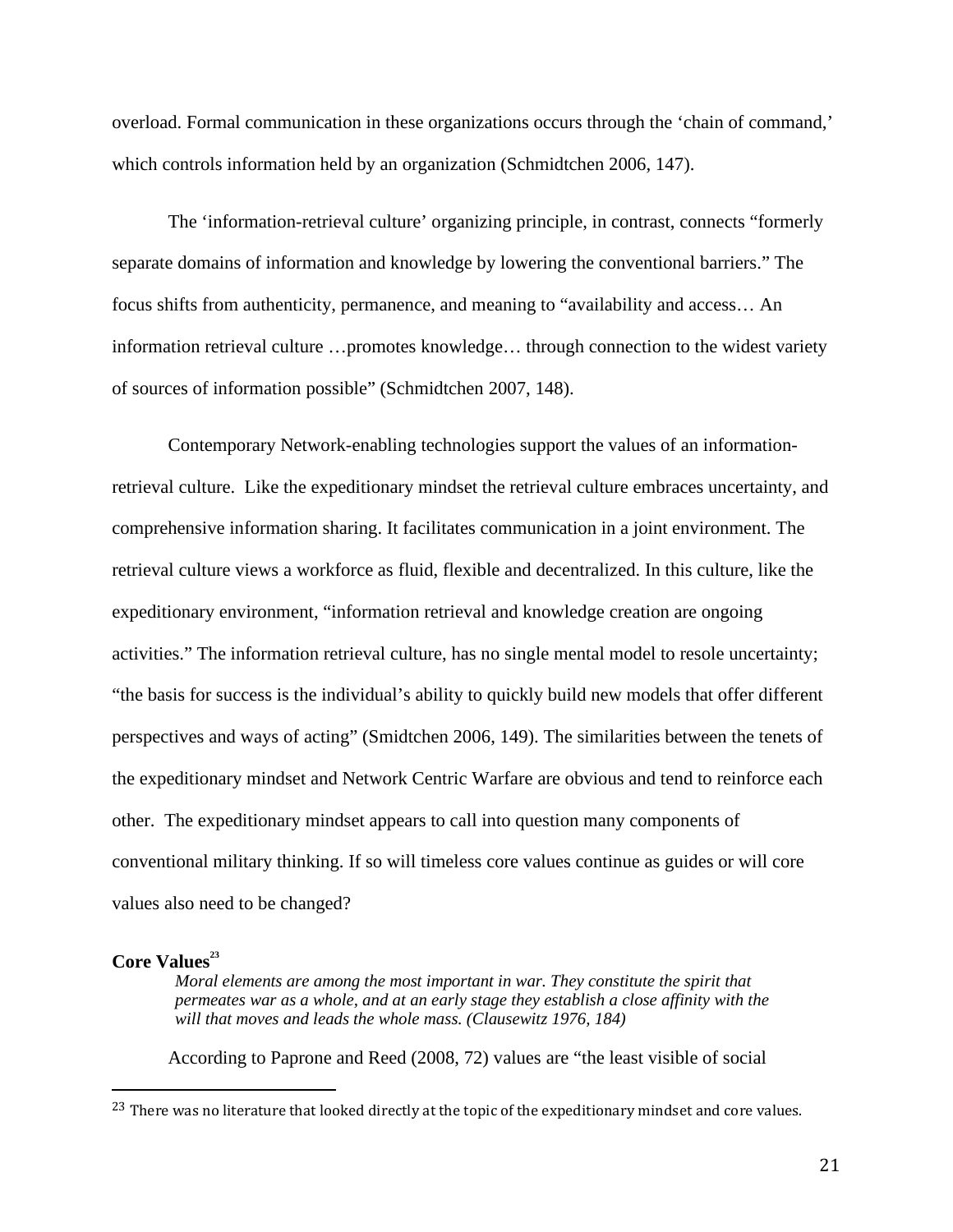manifestations, values are generalized ideological justifications for roles and norms." Values express aspirations that inform requisite action. Values are culturally rooted and are often an unseen tacit backdrop that "drives criteria for making judgments about knowledge."

The core values of an organization form the value foundation for work and conduct. Among the universe of values, core values are so primary that they remain stable even as events and circumstances transform military organizations. Ideally, in a world where transformation is ongoing core values clarify identity, purpose and process, guide decision-making, govern personal relationships and require no external justification.<sup>24</sup> Core values of the warrior are in many ways universally understood. They are found in ancient poetry such as the *Iliad* and in modern best selling novels (Samet, 2002). Military core values transcend time and national boundaries.

Ideally, an organizational transformation from a conventional to expeditionary mindset would leave core values untouched. There is reason to expect the transformation to an expeditionary mindset could change understanding of core values as new issues arise. In an expeditionary force core values inform a flexible, 'small wars' mindset vis-à-vis the more fixated, dogmatic, conventional 'big war' mindset. Unfortunately the notions of mindset and core values are not particularly distinct. They can reinforce each other and should be observed in behavior. This is particularly true because the term "dogmatic" (something linked to the conventional mindset) originated from the term dogma, which are the core principles in organizations like churches. Traditional more fixed core principles and core values might be intertwined. It seems unlikely that intertwined core values/core principles would completely transfer from the big war to small war mindset. There may be elemental principles associate with the 'big' war mindset incompatible with an expeditionary mindset and vice versa.

<u>.</u>

<sup>&</sup>lt;sup>24</sup> I was unable to find a good definition of core values in the literature. Much of this discussion came from a United States National Park Service web site on core values http://www.nps.gov/training/uc/whcv.htm .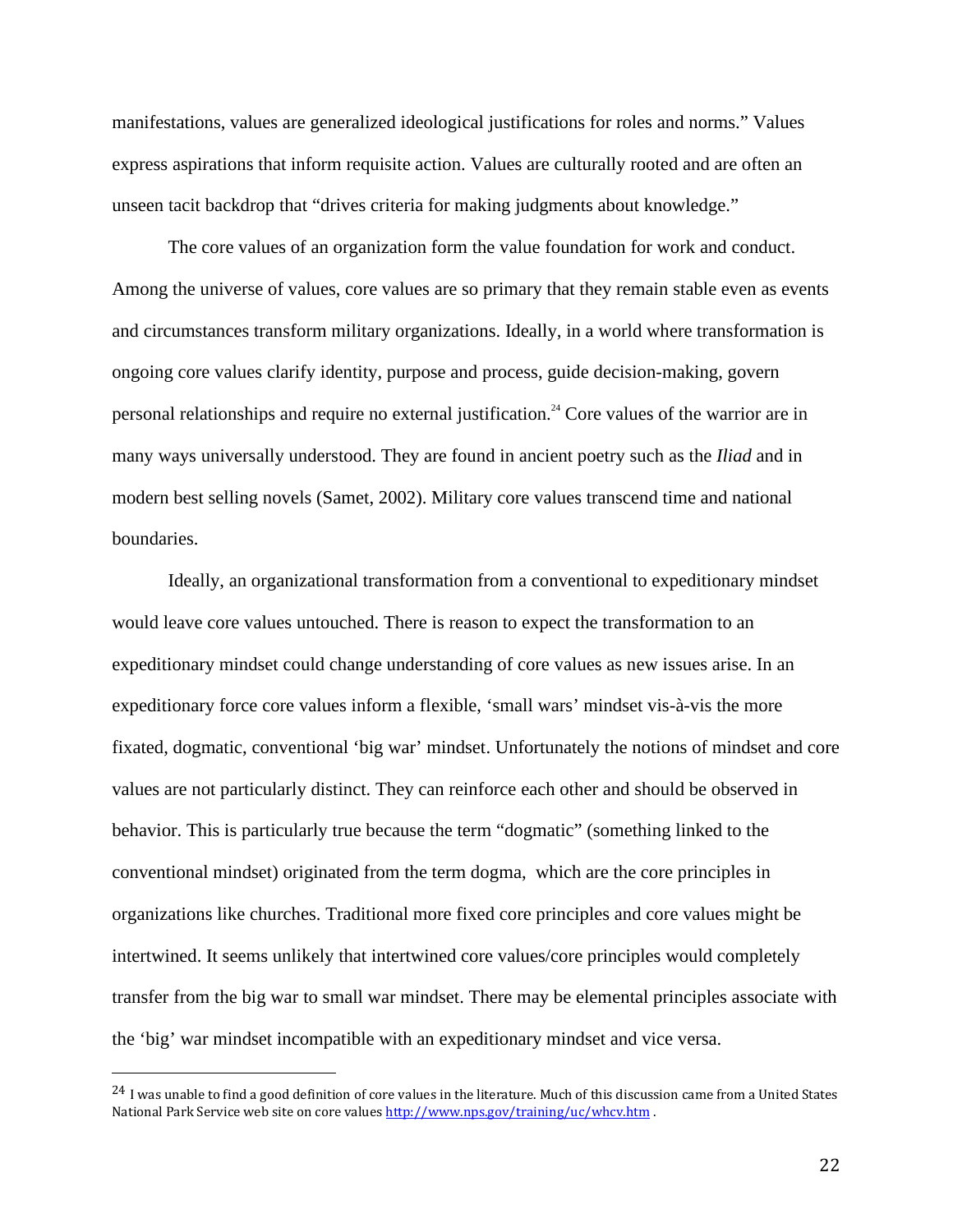Before examining the nature of military core values it is useful to explore the traditional warrior understanding of human nature, which emphasizes the dark side. In his classic, *The Soldier and the State*, Samuel Huntington (1964) addresses this issue. The professional soldier's business is war and "the military ethic views conflict as a universal pattern throughout nature." Violence is rooted in the permanent psychological and biological nature of man. The military ethic emphasizes the evil. Selfish and weak man is motivated by wealth, power, and security. The "military view of man is decidedly pessimistic…. Man's selfishness leads to struggle but man's weakness makes successful conflict dependent upon organization, discipline, and leadership" (Huntington 1964, 63). The warrior believes this selfish nature leads to conflict and eventually to violent conflict. The warrior prepares for violent conflict by subordinating individual preferences to those of the organization. Warriors confront evil and are expected to deal with many of the consequences of this evil such as war, and violence. Nevertheless, the ideal warrior strives to maintain a virtuous way of life. Military virtues are "none the less virtues for being jewels set in blood and iron" (Toynbee 1939, 644).

In order to survive and thrive in the world of Huntington's warrior, the soldier and his organization must adopt and promote virtues. Thus, core value statements of the US Army, Navy and the British Army include lists of virtues. All three organizations include loyalty, duty, integrity and courage. The US Army and Navy also overlap on two additional core values respect and "selfless service" (Army) and "selfless commitment" (Navy). The US Army further includes honor and the Navy discipline as core values (Robinson 2007, 31).<sup>25</sup> Aristotle's virtue ethics is the philosophical origin of these formal service specific core values. Ideally, training in virtue ethics instills virtues such as loyalty, honesty, and courage to ensure moral behavior and create good character. The person with character should behave appropriately. The advantage,

 $\overline{a}$ 

<sup>&</sup>lt;sup>25</sup> For an explanation of US Army core values see http://www.goarmy.com/life/living\_the\_army\_values.jsp#loyalty . For a discussion of United States Navy core values see http://usmilitary.about.com/od/navy/l/blcorevalues.htm .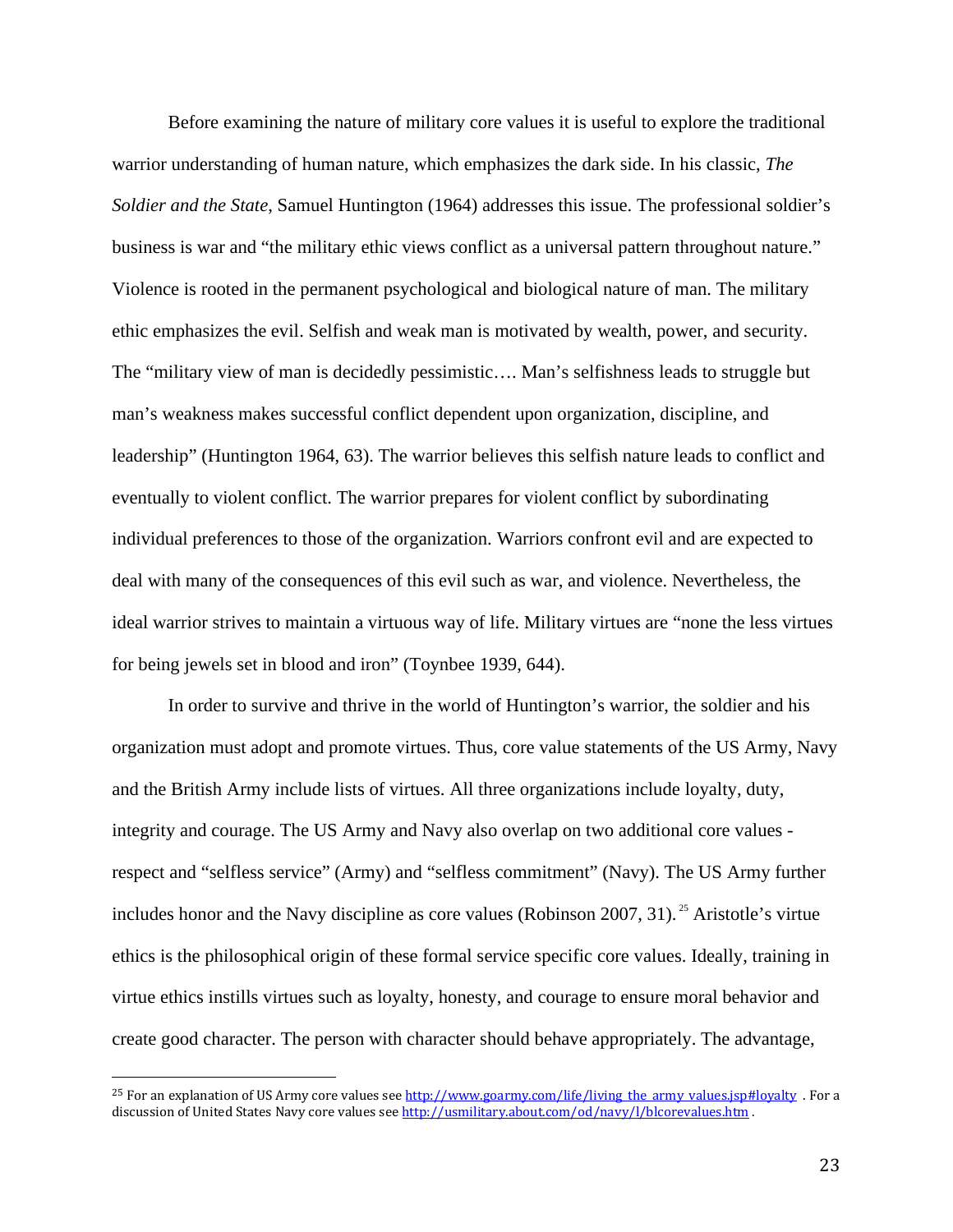from a military point of view, "is that in combat, there are intense pressures and little time for deep intellectual philosophizing. In such situations having an individual who will behave properly due to conditioned responses is highly desirable" (Robinson 2007, 30).

Criticism of the emphasis on character in the virtue ethics approach focus on the possibility that military leaders will believe "all unethical behavior is the product of failures of character (few bad apples theory)." Many times this perspective does not take into account morally corrupting structures, rules, and systems that are part of institutional practice. In addition, "teaching soldiers that they must be brave, loyal and so forth, does not tell them what to do when there are conflicts between the requirements of various virtues" (Robinson 2007, 31).

Asa Kasher, author of the *Code of Ethics of the Israel Defense Forces* (IDF) has an additional criticism of the virtue ethics approach.<sup>26</sup> He argues that since humanitarian intervention and peacekeeping operations are the focus of most Western armed forces, it makes little sense to teach soldiers only military ethics. He advocates a combination of police and military ethics. Police ethics require a different set of virtues<sup>27</sup>. Also soldiers in "modern" democracies tend to be moral relativists. They regard talk of morality as an external imposition." They relate better to professional development and identity. So, instead of listing a set of virtues as core values, one should consider what is means to be a soldier in a democratic state. This means that the starting point of defining core values should be the principles of liberal democracy, its values and norms (Robinson 2007, 32). Robinson (2007) notes that in practice virtues derived from a liberal democracy are similar to the virtues listed for the warrior.

It would appear, however, that humanitarian peace operations, stabilization operations and other tasks associated with contemporary expeditionary missions may implicitly be at odds with Huntington's pessimistic assumptions about the dark or evil side of human nature. Perhaps

 $\overline{a}$ 

24

<sup>&</sup>lt;sup>26</sup> See http://www.jewishvirtuallibrary.org/jsource/Society\_&\_Culture/IDF\_ethics.html .

<sup>&</sup>lt;sup>27</sup> See for examples of police ethics http://www.culcom.net/ $\sim$ lake/policecodeofethics.html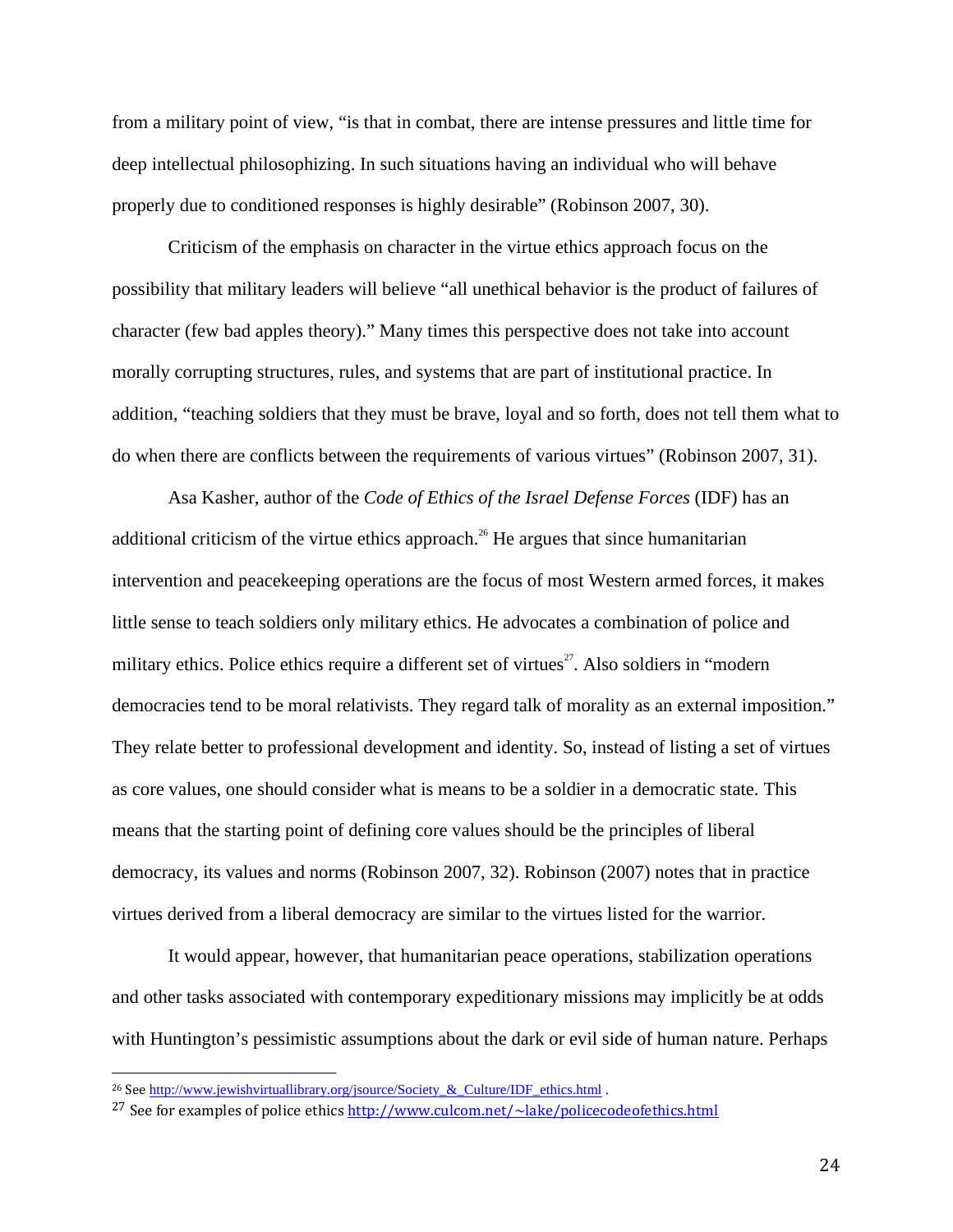a concept (critical optimism) borrow from John Dewey (1948) would be a useful substitute. "Critical optimism is the faith or sense that if we put our heads together and act using a scientific attitude to approach a problematic situation, the identified problem has *potential* to be resolved. This is faith in the human capacity for progress (Peacekeeping missions can succeed!). Without some faith in the possibility of progress, soldiers would be tethered to Huntington's dark vision. Critical optimism avoids the pitfalls of both optimism and pessimism. "Optimism, untempered by criticism, declares that good is already realized and as a result glosses over the evils that concretely exist" (Dewey 1948, 178). The optimist easily becomes "callous and blind to the suffering of the less fortunate," or adopts a rose-colored glasses attitude and is unwilling to listen to the concerns of others. On the other hand, "pessimism is a paralyzing doctrine. In declaring that the world is evil wholesale, it makes futile all efforts to discover the remedial causes of specific evils and thereby destroys at the root every attempt to make the world better and happier" (Dewey 1948, 178). Both unfettered optimism and pessimism are consistent with dogmatism and perhaps determinism. Critical optimism, on the other hand, embraces uncertainty and change but with a skeptical attitude. Critical optimism (meliorism) "is the belief that the specific conditions which exist at one moment, be they comparatively bad or comparatively good, in any event may be bettered. It encourages intelligence to work to improve conditions and it arouses reasonableness and confidence as optimism does not" (Dewey 1948, 179)."

Paparone and Reed (2008, 72) distinguish between espoused values ("stated deliberately and formally by the institution") and in-use values ("a cultural phenomena, passed from one generation to another as deeply hidden or tacit forms of assimilated knowledge)." Military organizations experience serious problems when the gap between espoused and in-use values is too wide. There is no reason to believe an expeditionary soldier will not behave with integrity or honor, in-use manifestation will be different in an expeditionary environment. Careful

25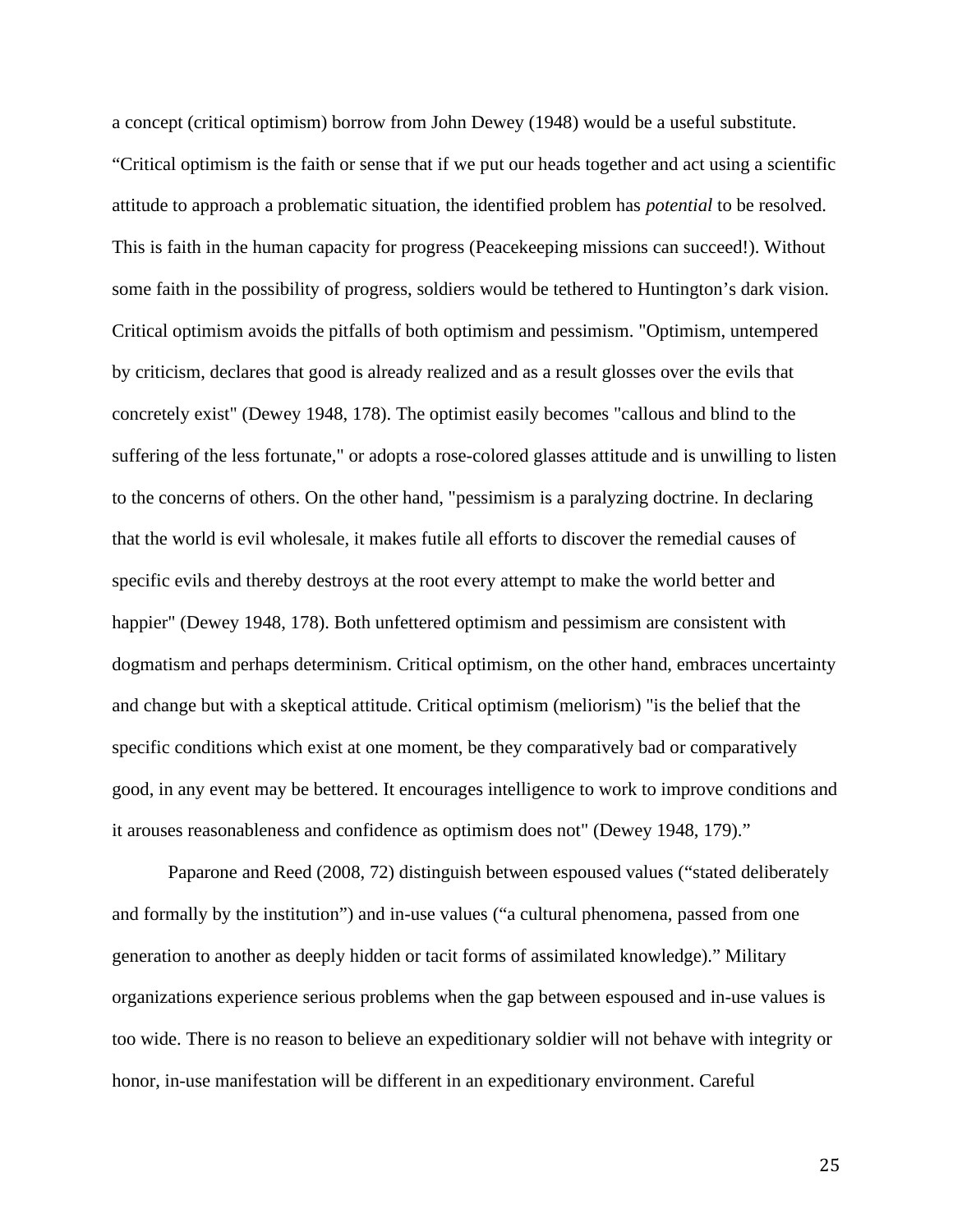consideration of the role and nature of core-values in practice (expeditionary environment) should be occupying the attention of military leadership across the world.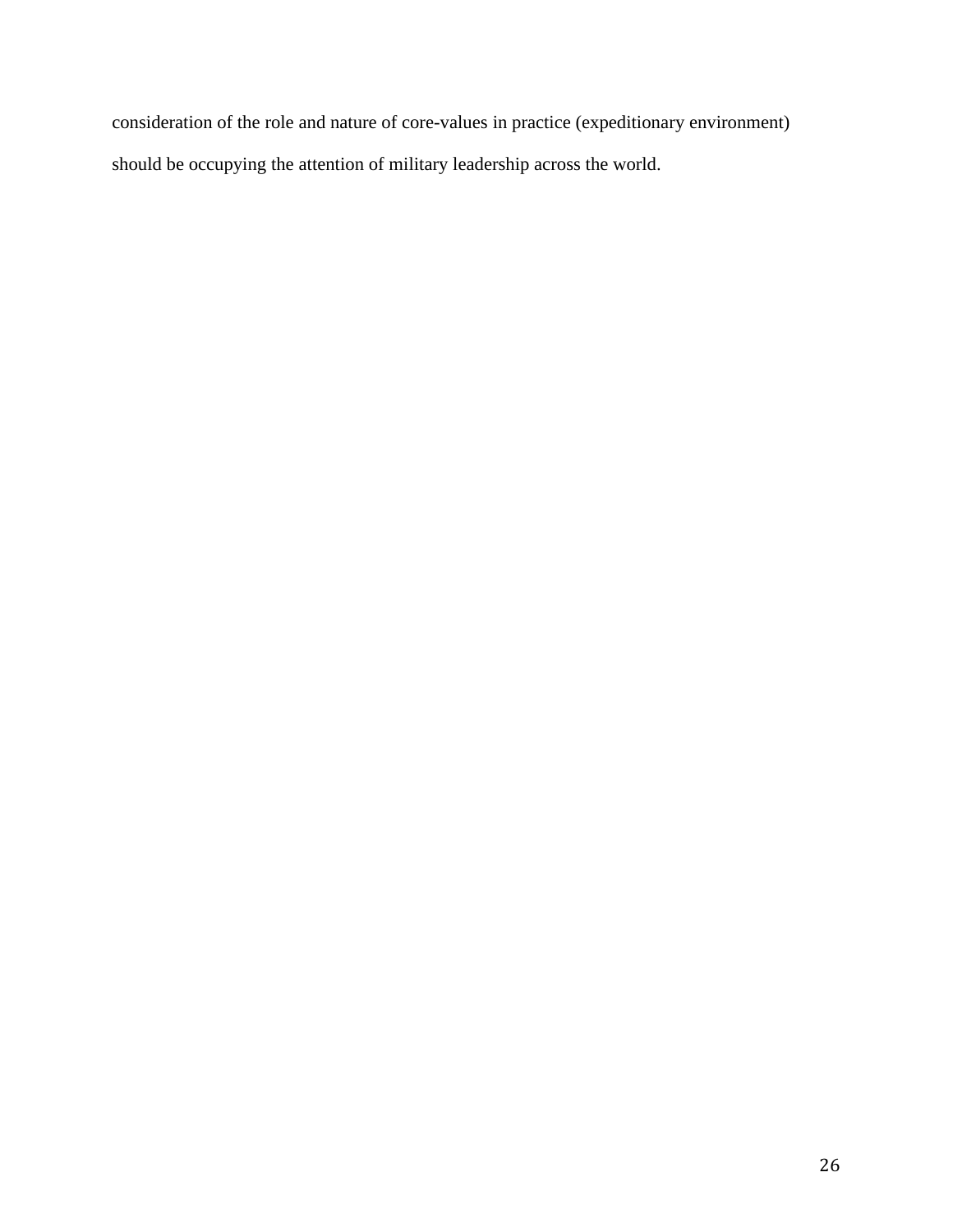#### **Bibliography**

- Alberts, David, S., John Garstka and Frederick Stein. 1999. Network Centric Warfare: Developing and leveraging information superiority.  $2<sup>nd</sup>$  ed. CCRP Publications. http://www.dodccrp.org/files/Alberts\_NCW.pdf
- Arnold, Michael. 2007. The seductive effects of an expeditionary mindset. Occasion Paper, Center for Strategy and Technology. Air University, Maxwell Air Force Base, Alabama.
- Bandura, Albert . 1997. *Self-Efficacy: The exercise of control*. New York: Freeman.
- Bandura, Albert. 2001. Social cognitive theory: An agentic perspective. *Annual Review of Psychology.* Vol. 52: 1-26.
- Bonin, John A. and Telford E. Crisco 2004. The modular army. *Military Review, 84*, 21-27.
- Booth, Max. 2003. *Savage wars of peace*: *Small wars and the rise of American power*. New York: Basic Books.
- Bridges, Donna and Debbie Horsfall. 2009. Increasing operational effectiveness in UN peacekeeping: Toward a gender balanced force. *Armed Forces & Society* 36(1): 120-130.
- Briggs, David. 2007. Strategic deployment requirements for an expeditionary army. Strategy Research Project, College, Carlisle Barracks, PA: United States Army War.
- Brownlee, Les and Peter J. Schoomaker. 2004. Serving a nation at war: A campaign quality army with joint and expeditionary capabilities. *Parameters, 34:* 5-23.
- Brendel. David C. 2006. *Healing psychiatry: Bridging the science/humanism divide*. Cambridge MA: MIT Press.
- Burk, James. 2005. Expertise, jurisdiction and legitimacy of the military profession. In *The Future of the Army Profession* 2<sup>nd</sup> edition. Eds. Don M. Snider and Lloyd Matthews, 39-60. New York: McGraw Hill.
- Burpo, F. John 2006. The great captains of chaos: Developing adaptive leaders. *Military Review,* 86, 64-70.
- Cannon-Bowers, Janis, Eduardo Salas and Sharolyn Converse (1973). Shared mental models in expert team decision making. In *Individual and group decision making: Current issues*. Ed. N. John Castellan Jr., 221- 246. Hillsdale, NJ: Lawrence Erlbaum Associates
- Cassidy, Robert M. 2004. Back to the street without joy: Counterinsurgency lessons from Vietnam and other small wars. *Parameters*, 34, 73-83.
- Cassidy, Robert M. 2005. The British army and counterinsurgency: The salience of military culture. *Military Review,* 85, 53-59.
- Cassidy, Robert M. 2006. The long small war: Indigenous forces for counterinsurgency. *Parameters,* 36, 47-61.
- Ceulemans, Carl. 2007. The moral equality of combatants. *Parameters,* 37, 99????????.
- Clark, Thomas G. 2007. Army planning doctrine: Identifying the problem is the heart of the problem*. Military* Review, 87, 70-76.
- Clausewitz, Carl Von. 1832/1976. *On War.* Translated and edited by Michael Howard and Peter Paret. Princeton NJ: Princeton University Press.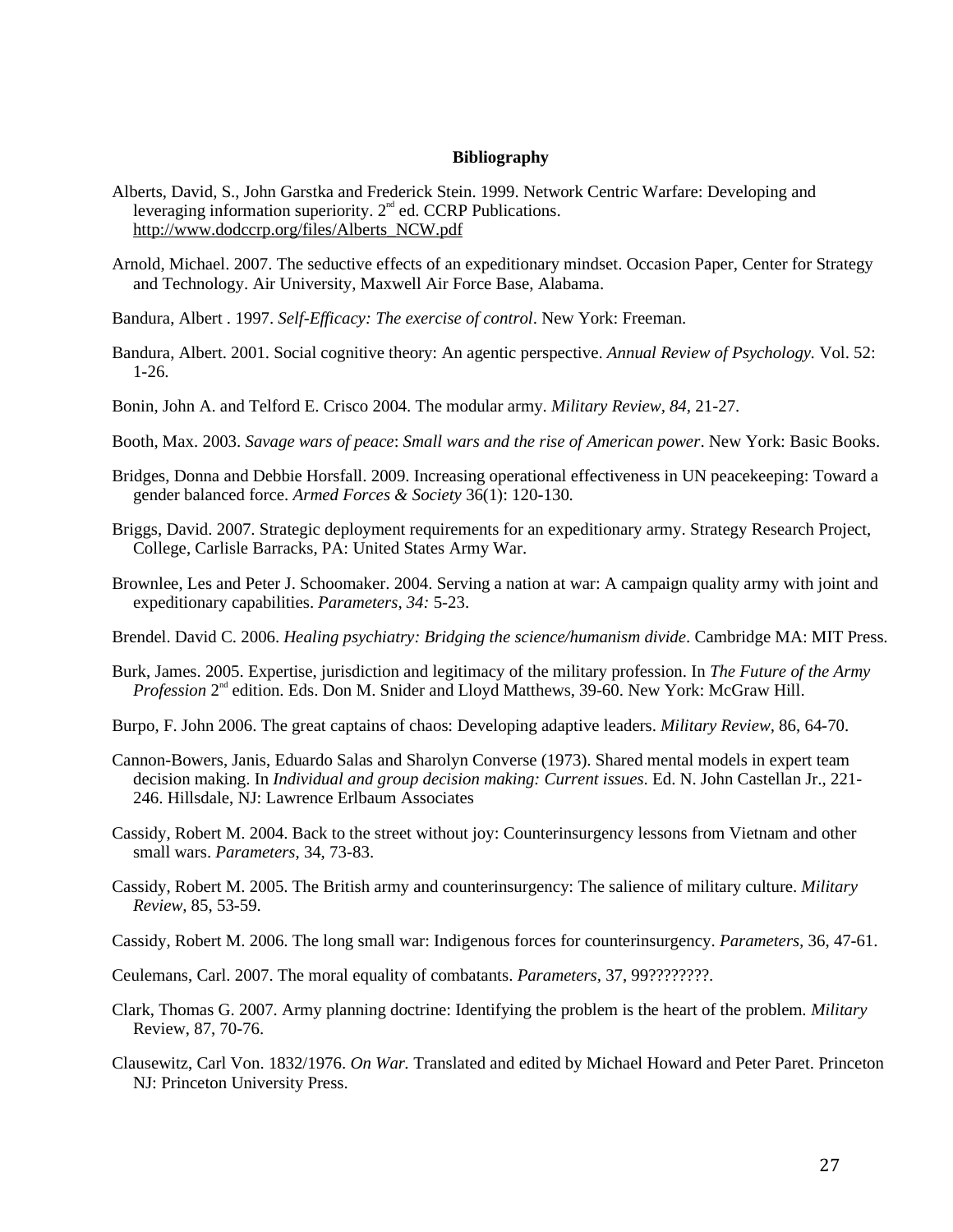Donahoe, Patrick J. 2004. Preparing leaders for nationbuilding. *Military Review, 84*, 24-26.

- Duggan, William. 2005. *Coup d'oeil: Strategic intuition in army planning*. Strategic Studies Institute: US Army. Retrieved September 26, 2009, from http://www.strategicstudiesinstitute.army.mil/pdffiles/PUB631.pdf
- Duggan, William. 2007. *Strategic intuition: The creative spark in human achievement*. Columbia University Press: New York.
- Dewey, John. 1910. *How we think*. New York: DC Heath & Co.
- Dewey, John. 1938. *Logic: The theory of inquiry*. New York: Holt, Rinehart and Winston.
- Dewey, John. 1948. *Reconstruction in Philosophy* (enlarged edition). Boston: Beacon Press. (first edition 1920).
- Endsley, Mica. 1988. Design and evaluation for situation awareness enhancement. Proceedings of the Human Factors Society 32<sup>nd</sup> Annual Meeting (pp. 97-101) Santa Monica, Ca: Human Factors Society.
- Ensley, Michael and Craig Pearce. 2001. Shared cognition in top management teams: Implications for new venture performance. *Journal of Organizational Behavior*. 22 (2): 145-160.
- Etter, Delores, Robert Foster and Timothy Steele. 2000. Cognitive readiness and advanced distributed learning. *Cross Talk: The Journal of Defense Software Engineering*. 13 (3): 5-6.
- Gooren, Robert H.E. 2006. Soldiering in unfamiliar places: The Dutch approach. *Military Review, 86*, 54-60.
- Gerras, Stephen, Leonard Wong and Charles D. Allen. 2008. Organizational Culture: Applying a hybrid model to the U.S. Army. Carlisle Barracks, PA: U.S. Army War College:.
- Hajjar, Remi and Morten Ender, 2005. McDonalidization in the US Army: A threat to the profession In *The Future of the Army Profession* 2<sup>nd</sup> edition. Eds. Don M. Snider and Lloyd Matthews, 515-530. New York: McGraw Hill.
- Haltiner, Karl, and Paul Klein. 2005. The European post-cold war military: Reforms and their impact on civil military relations. In *European armed forces in transition*, eds. Franz Kernic, Karl Haltiner and Paul Klein, 9- 45. Berlin: Peter Lang Publishers.
- Hammes, Thomas. 2004. 4<sup>th</sup> Generation Warfare: Our Enemies play to Their Strengths. *Armed Forces Journal*, November 40-44.
- Hummes, Thomas. 2005. Why study small wars? *Small Wars Journal*. 1(April): 1-3.
- Huntington, Samuel P. 1957/1964. *The Soldier and the State*. New York: Vintage Books.
- Johansson, Eva. 1996. In a blue beret, four Swedish UN battalions in Bosnia. Presented at the ERGOMAS conference, Zurich.
- Johnson, J. Lee. 2006. The expeditionary sailor in the war on terror. *Military Review,* 86, 96-99.
- Robinson, Paul. 2007. Ethics training and development in the military. *Parameters,* 37, 23.
- Klimoski, Richard and Susan Mohammed, Susan. 1994. Team Mental Model: Construct or Metaphor. *Journal of Management*. 20 (2): 403-537.
- Khilstrom, John and Nancy Cantor. 2000. Social intelligence. in *Handbook of intelligence*, 2<sup>nd</sup> edition. ed R. J. Sternberg, 359-379. Cambridge UK: Cambridge University Press.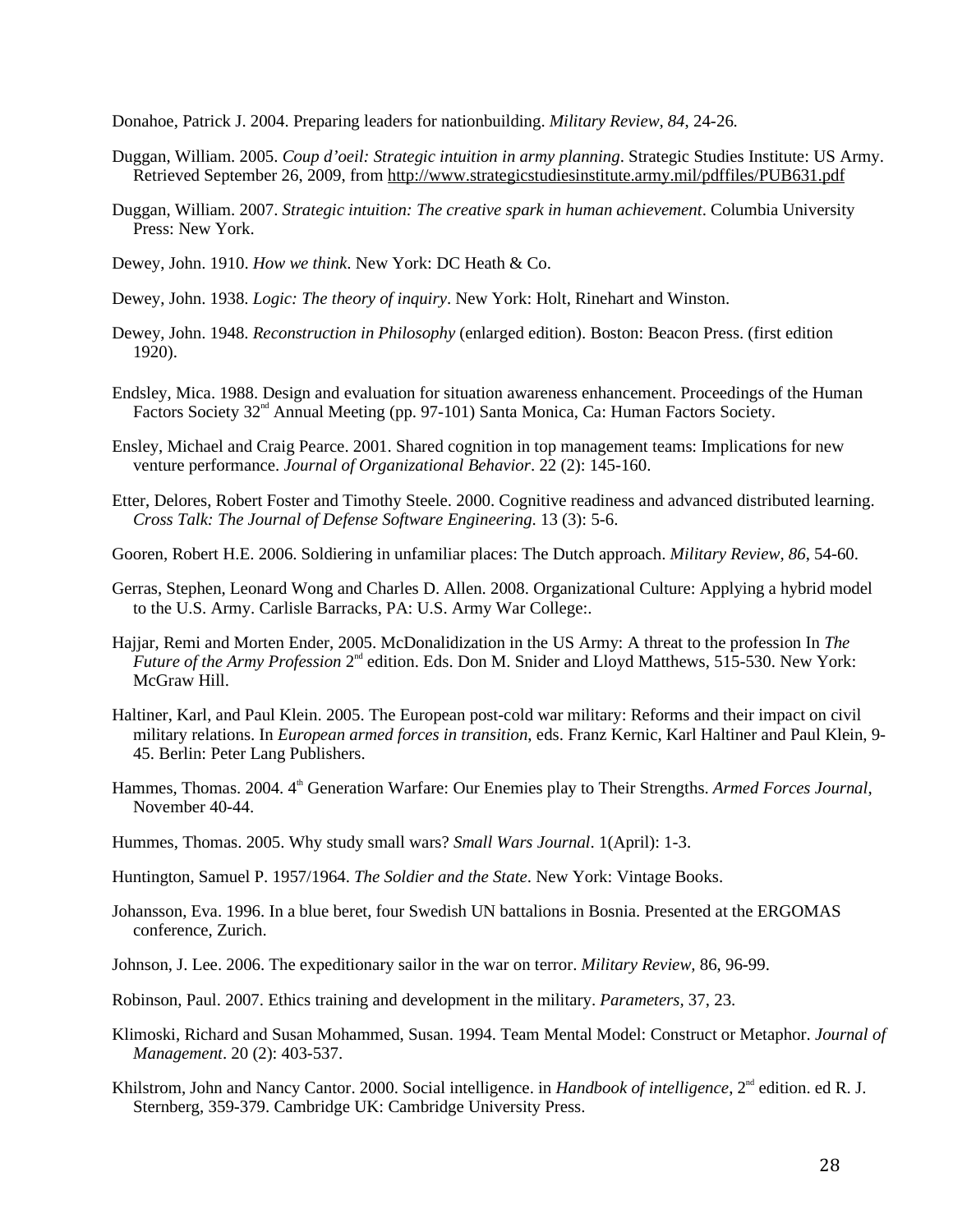Krawchuk, Fred T. 2008. Collaborative strategic planning and action: A new approach. *Parameters, 38*, 67.

Luthar, Suniya, Dante Cicchetti and Bronwyn Becker. 2000. The construct of resilience: A critical evaluation and guidelines for future work." *Child Development*. Vol. 71. No. 3: 543-562.

Mastroianni, George 2005. Occupations, cultures, and leadership in the army and air force. *Parameters*, 76-90.

- Marr, Jack, John Cushing, Brandon Garner and Richard Thompson 2008. Human terrain mapping: A critical first step to winning the COIN fight. *Military Review,* 88, 18-24.
- Melillo, Michael R. 2006. Outfitting a big-war military with small-war capabilities. *Parameters*, 22-35.
- Merriam Webster Dictionary (2009) http://www.merriam-webster.com/dictionary/resilience .
- Moelker, René. 2005. Restructuring and resilience: Cadet's opinions on their future profession in a perpetually changing organization: the Dutch case. in *European armed forces in transition*, ed. Franz Kernic, P. Klein and Karl Haltiner,45-63. Peter Lang Publishing: New York.
- Mockaitis, Thomas R. 1990. *British counterinsurgency*: *1910-60*. New York: St Martin's Press.
- Moskos, Charles. 2000. Toward a postmodern military: The United States as paradigm in *The Postmodern military: The armed forces after the cold war*, eds. Charles Moskos, John Allen Williams and David Segal,14- 31.Oxford: Oxford University Press.
- O'Connor, Debra, Ellen S. Menaker, Chris Robbins and Arnold J. Hendrick. 2007. Extension of SCORM based learning content into game based, multiplayer training environments. San Mateo,CA: Forterra Systems.
- Paparone, Christopher R. and George Reed. (2008). The reflective military practitioner: How military professionals think in action. *Military Review, 88* 66-76.
- Reed, George and R. Craig Bullis. 2009. The impact of destructive leadership on senior military officers and civilian employees. *Armed Forces & Society*. 36(1): 5-15.
- Robinson, Paul. 2007. Ethics training and development in the military. *Parameters*. Spring:23-
- Ryan, John D. 1979. Integrity. In *War, morality, and the military Profession*, ed Malham M. Wakin,189-190 Boulder CO: Westview Press.
- Samet, Elizabeth. 2002. Teaching poetry to soldiers in a post-heroic age. *Armed Forces & Society* 29 (1): 109- 127.
- Sarkesian, SamC and Thomas Gannon. 1979. Professionalism: Problems and challenges, in *War, Morality, and the Military Profession*. Pp. 127-142. Edited by Malham M. Wakin, Boulder CO: Westview Press.
- Schmidtchen, David.2006. *The rise of the strategic private: Technology, control and change in a network enabled military.* Commonwealth of Australia: Land Warfare Studies Centre.
- Shields, Patricia M. 2008. Rediscovering the taproot: Is classical pragmatism the route to renew public administration. *Public Administration Review*. 68, 2, 205-221.
- Shields, Patricia M. 2003. The community of inquiry: classical pragmatism and public administration. *Administration & Society*. 35, 5, 351-361.
- Sorley III, Lewis. 1979 "Duty, Honor, Country: practice and Precept," in *War Morality, and the Military Profession*. Ed. Malham M. Wakin, 143-162 Boulder CO, Westview Press.